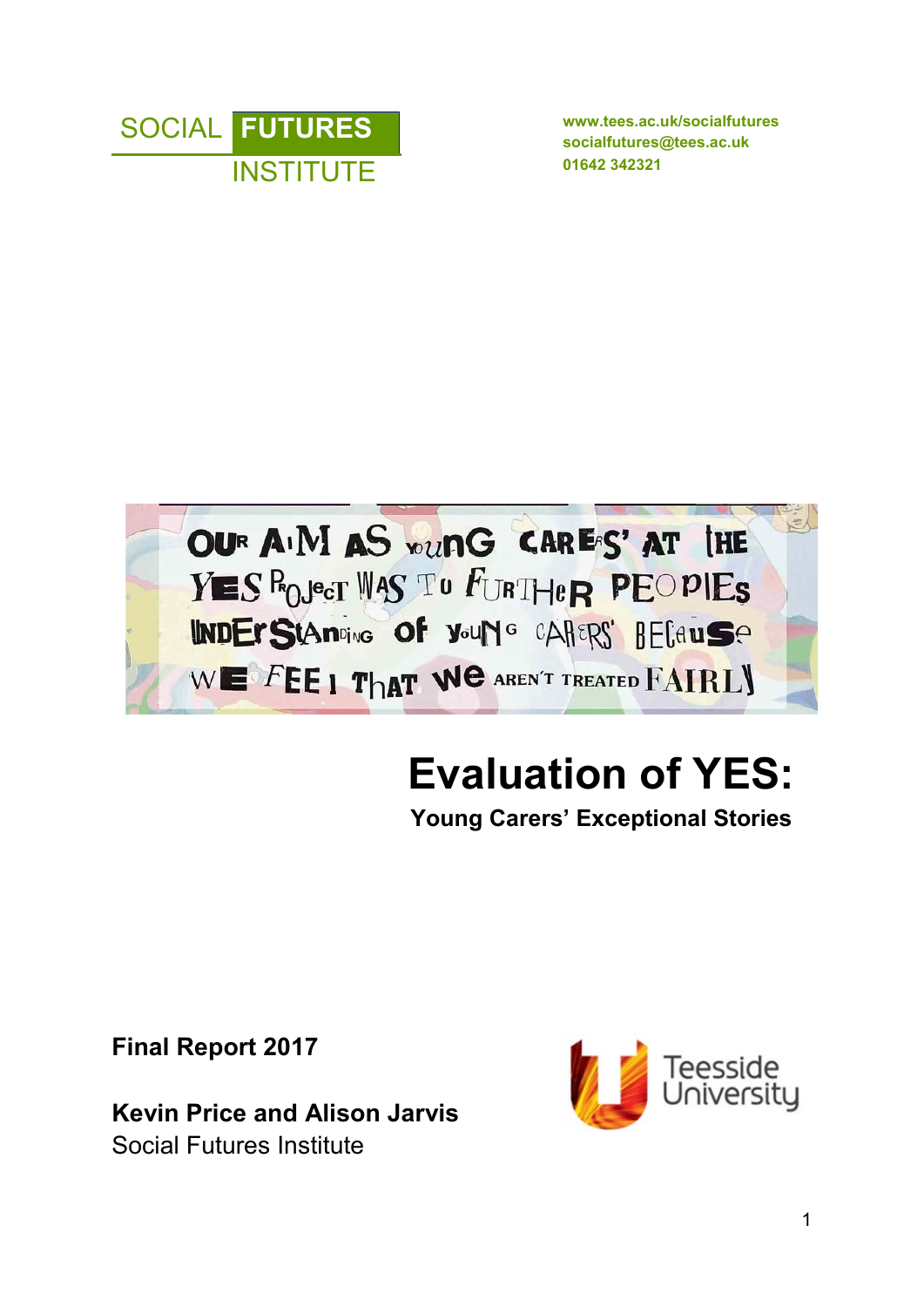# **Acknowledgements**

Gratitude is owed to everyone who helped gather information, and especially Debbie and Hannah. Thanks too to the people who contributed their views, particularly the young carers we spoke to in the course of the research, and to the groups whose artwork is featured on the covers of this report.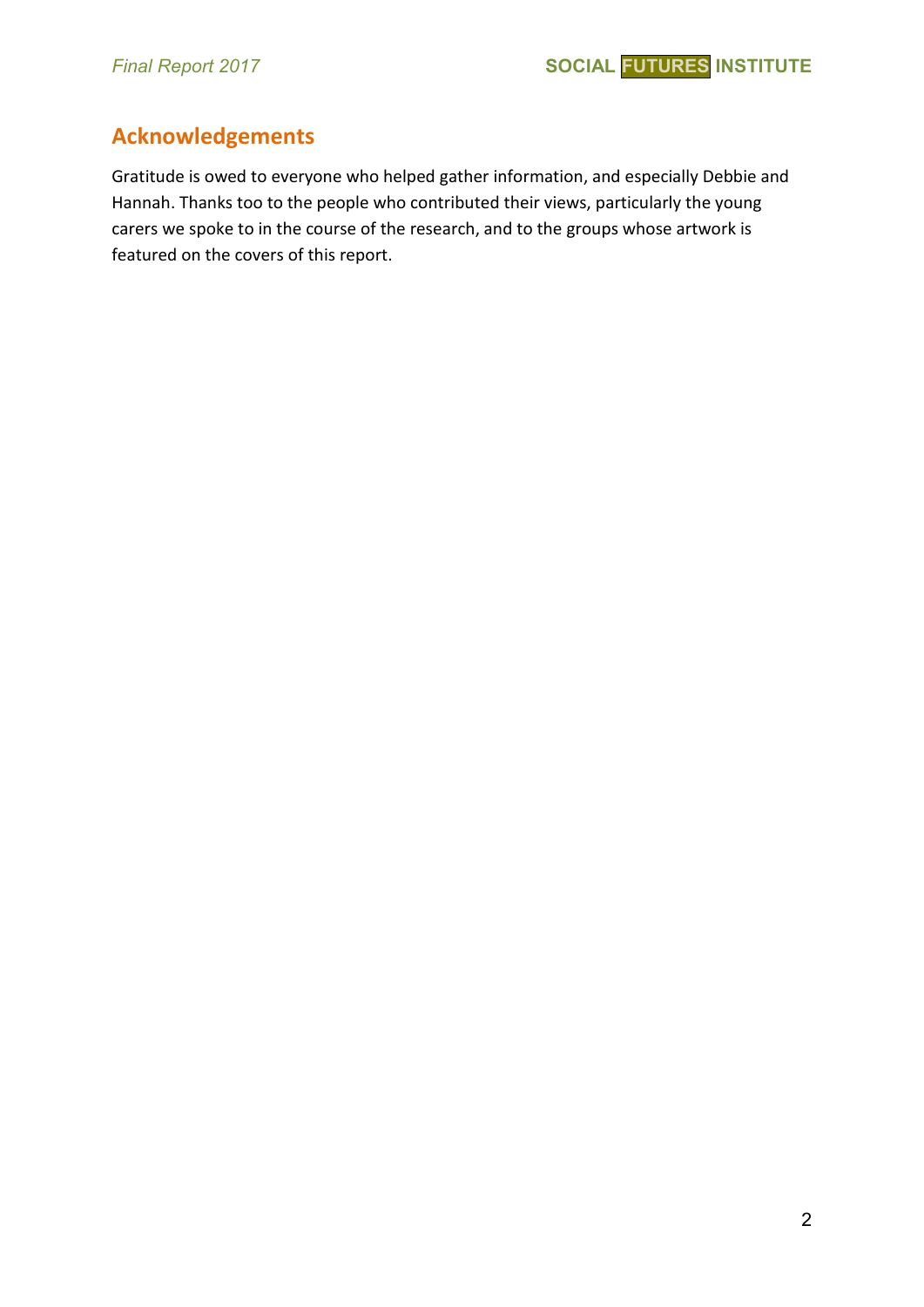# **Contents**

|    |                                                                                                               | 4  |
|----|---------------------------------------------------------------------------------------------------------------|----|
| 1. |                                                                                                               | 6  |
|    | Background<br>Evaluation<br>Demographic profile of participants<br>Recipients of care                         |    |
| 2. |                                                                                                               | 9  |
|    | Project scope<br>Performance against project targets                                                          |    |
| 3. | What were young carers' experiences of engaging with the project?                                             | 11 |
|    | The project<br>Valued aspects<br>Suggested improvements<br>Summary                                            |    |
|    |                                                                                                               | 15 |
|    | Confidence and self-esteem<br>Amount of care provided<br>Impacts of providing care<br>Case studies<br>Summary |    |
| 5. |                                                                                                               | 23 |
|    | Individual journeys<br><b>Greater awareness</b><br>Organisational change<br>Summary                           |    |
|    |                                                                                                               | 29 |
|    |                                                                                                               | 31 |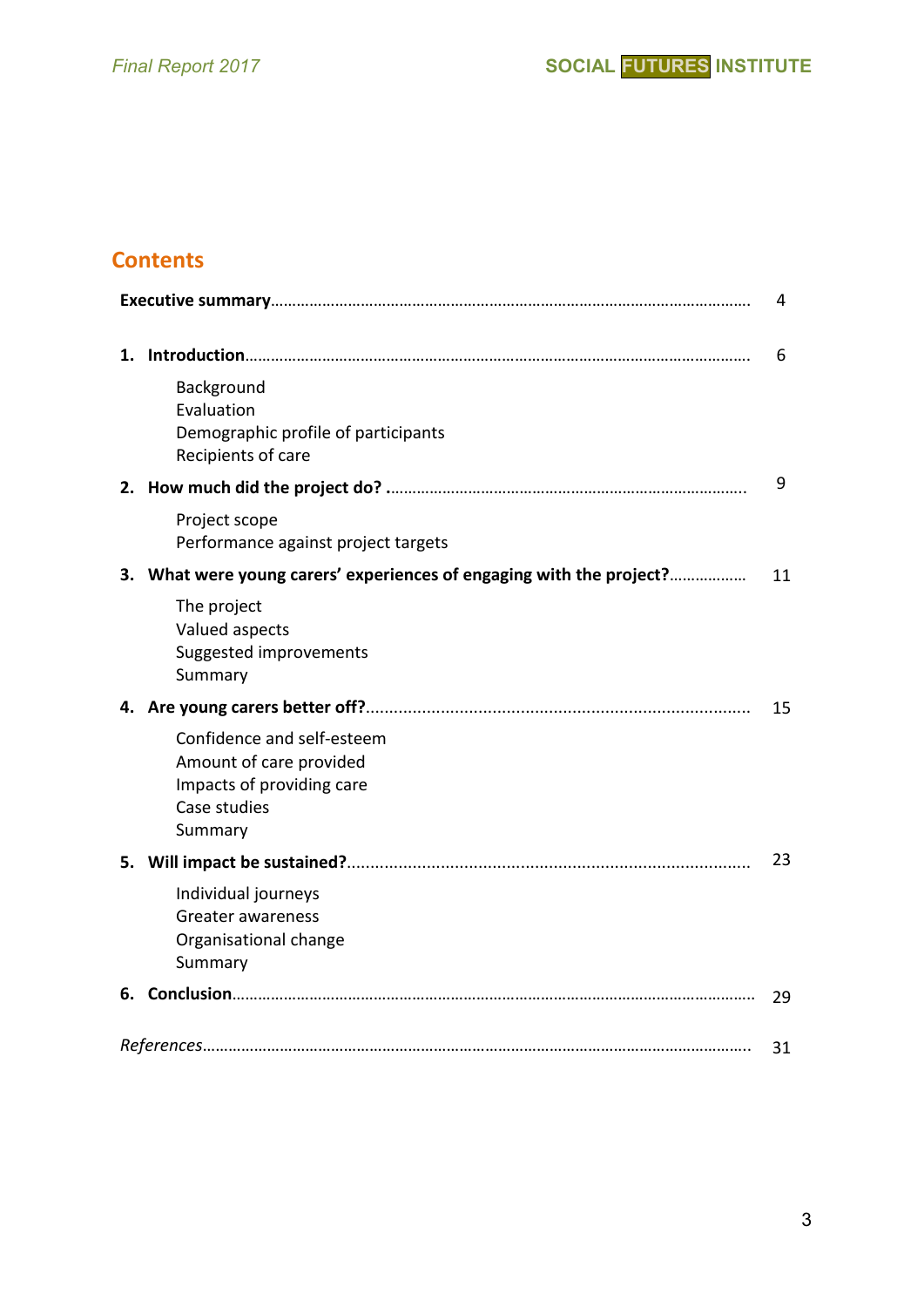# **SOCIAL FUTURES INSTITUTE**

# **Evaluation of the YES Project Executive Summary**

#### **Background**

The Young Carers' Exceptional Stories (YES) project was developed to raise awareness of young carers' issues and achievements. Funded through Big Lottery, the project operates in the borough of North Tyneside through a partnership between the local Carers' Centre and YMCA.

The project aimed to bring about long lasting change for young carers by raising awareness, giving them the same opportunities as other children and young people, and minimising any negative impact on their lives. Participants were aged between 10 and 18, and were caring for a family member because of illness, disability or substance use issues.

The evaluation was undertaken by Teesside University who applied a Results Based Accountability framework (Friedman, 2005). This establishes and tracks progress against specific measures built around core questions:

- How much did the project do?
- How well did the project do it?
- Were positive outcomes achieved?
- Will progress made be sustained?

The research undertaken encompassed:

- Reviewing project data
- Conducting focus groups and interviews with young carers
- Interviewing parents
- Surveying and interviewing stakeholders and staff

#### **How much did the project do?**

Based on monitoring data, by the end of year 4, the numbers of young carers involved were as follows:

- 67 attended arts/media programmes, running over a period of 13 weeks;
- 67 had the chance to meet with peers and attend a residential trip;
- 160 accessed one-to-one support from family support workers;
- 81 accessed structured group support for information, advice, and guidance.

The project also produced and facilitated:

- Multi-media insight resources, created by 9 cohorts of young carers
- 9 events to raise awareness amongst professionals in North Tyneside
- 11 newsletters to raise general awareness of young carers

#### **How well did the project do it?**

Young carers' experiences of the project were very positive. All participants in the research indicated that they had enjoyed activities, and had valued the respite, social contacts, and support provided. Concerns for the future focussed on increasing provision and widening participation.

These affirmative views were echoed by parents and stakeholders. Parents were keen to recount the difference made to their children's lives which, in turn, impacted upon their own sense of wellbeing. Stakeholders were keen to commend the skill and dedication of project workers, and valued both the oneto-one support given to young carers, and the quality of awareness raising materials and events. Front-line staff too were extremely positive about their roles.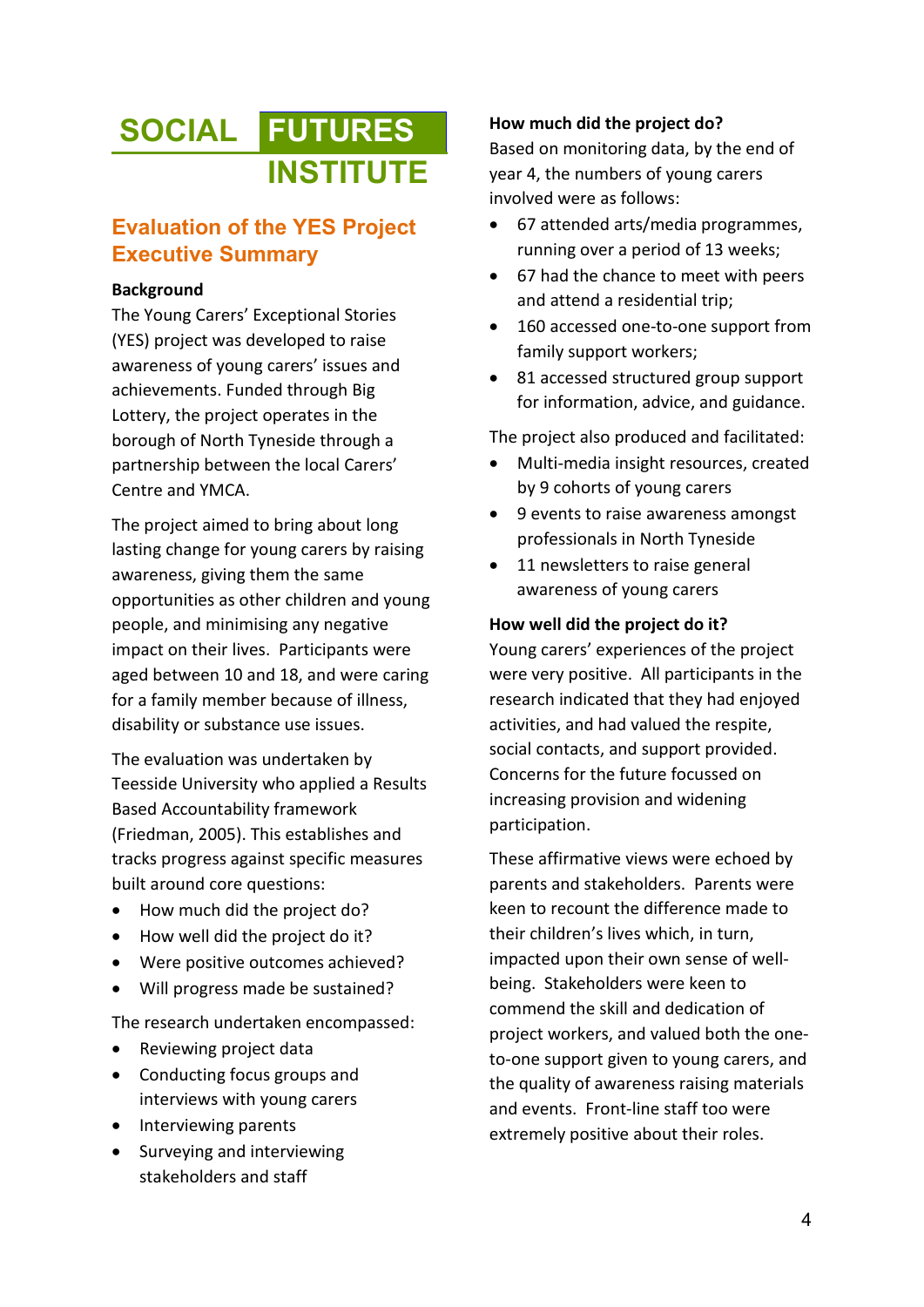#### **Were positive outcomes achieved?**

Project data shows that by year 4's end:

- 238 young carers were more aware of services and how to access them;
- 192 young carers felt able to make informed decisions;
- 208 young carers felt they had gained confidence and self-esteem.

The qualitative evidence from interviews and focus groups confirms the project's success in raising confidence and selfesteem, and in creating opportunities for young carers to make new friends and socialise in a positive environment.

Attitudes towards caring have also been positively affected. Their participation led to young people better understanding their role as carers, feeling acknowledged as such, and better understanding the needs of those cared for.

There was less evidence that levels of caring had reduced. Quantitative data suggested a marginal improvement, but discussions in focus groups and interviews was more ambiguous. However, there was clear evidence that caring had less impact on young carers' lives, and they felt better equipped to factor in their own aspirations alongside their caring roles.

The absolute reduction in the amount of care given is perhaps unsurprising. Young people find themselves in a caring role because of their home and family circumstances. These are unlikely to fundamentally change, especially in a context of budget restrictions and service reductions. The holistic approach linked family members to sources of support, but rarely substituted for daily caring tasks.

All contributors to the qualitative research (young people, parents, stakeholders and

staff) recounted notable stories of individual success, and there were some examples of how greater awareness had impacted upon other settings, notably schools, positively.

#### **Will gains be sustained?**

The confidence and self-esteem achieved by participants is a sound foundation for their futures. Young carers and parents generally felt that skills developed during engagement with YES will have a positive long-term effect.

Achieving wider understanding of young carers' lives is another way of sustaining impact. The stakeholder survey and interviews indicated good awareness amongst the professionals involved in the research, and examples of good practice within their employing organisations. However, there was an apparent underestimation of the importance of selfesteem, and some concern that practical responses to young carers' needs may not become organisationally embedded within the project's time-frame.

Staff highlighted the inevitable time-lag in producing resources to raise awareness, and maximising their distribution and dissemination. Interviews also indicated a possible disjuncture between the holistic approach adopted by services for children and young people, and the often highly individualised approach taken to adults who might be receiving a young person's care. This suggests further awarenessactivity activity may be needed.

#### **For more detail, please contact:**



Dr Alison Jarvis Teesside University 07730 499148 a.jarvis@tees.ac.uk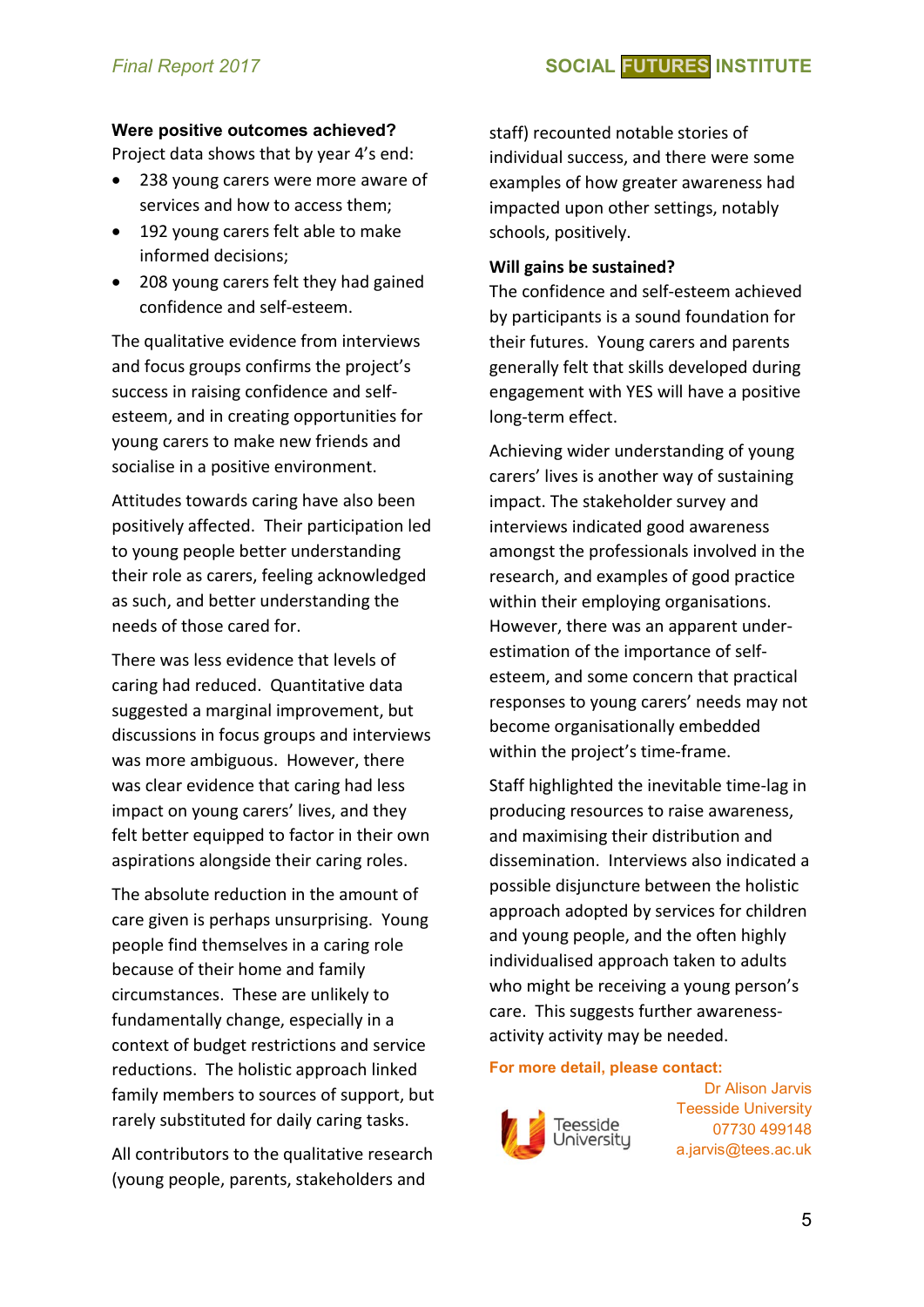# **1 Introduction**

#### **1.1 Background**

Many children and young people under 18 are involved in a caring role whereby they provide assistance, support and/or supervision to other family members (Becker and Becker, 2008; Dearden and Becker, 2004). Estimated at 175,000 following the 2001 census, analysis of the 2011 census shows an even greater number of children and young people (particularly girls, and particularly those aged 15 and over) taking part in caring activities:

| Figure 1.1: Usual residents <sup>1</sup> aged 5-24 providing unpaid care, England and Wales 2011 |               |                              |               |          |  |  |  |
|--------------------------------------------------------------------------------------------------|---------------|------------------------------|---------------|----------|--|--|--|
|                                                                                                  |               | <b>Male</b><br><b>Female</b> |               |          |  |  |  |
| $\frac{\text{Age}}{\text{5-9}}$                                                                  | Number (000s) | Per cent                     | Number (000s) | Per cent |  |  |  |
|                                                                                                  | 11            | 0.7                          | 12            | 0.8      |  |  |  |
| $10 - 14$                                                                                        | 33            | 2.0                          | 39            | 2.5      |  |  |  |
| 15-19                                                                                            | 69            | 4.1                          | 80            | 4.9      |  |  |  |
| All under 19                                                                                     | 123           | 6.8                          | 131           | 8.2      |  |  |  |

*1 Excludes usual residents in communal establishments Source: ONS, 2011 census* 

Analysis of the Longitudinal Survey of Young People in England (Hounsell, 2013) concludes that census data under-represents the true picture and many young carers probably remain 'under the radar' of professional support: *"…there is no strong evidence that young carers are more likely than their peers to come into contact with support agencies…".* The study found strong and significant relationships between being a young carer and certain factors:

- Family income (median income £5000 lower)
- Households with no adult in work (more than 4 times more likely)
- Mother without educational qualifications (more than 1.5 times more likely)
- Adults with a limiting disability (more than twice as likely)
- More than 4 children in household (more than 1.5 times more likely)

The research also revealed that young carers had significantly lower levels of GCSE attainment than their peers (53 points on average), were more likely to not be in education, employment or training ('NEET') between ages 16 and 19. Finally, the study uncovered a greater degree of sibling care than known about previously.

A growing body of research around young carers has been accompanied by greater policy and practice interest (Becker and Becker, 2008). Challenges faced, and potential strategies to address these, are now better understood. Isolation, lack of confidantes, worry, literal demands on time; all contribute to a lack of social opportunities and sub-optimal educational attendance and achievement (Frank and McLarnon, 2008).

Qualitative research for DoE (Aldridge et al, 2016) gives insight into the experiences and impacts of caring, and relationships between young carers, families and professionals:

• Most young carers saw their role as carers as rewarding, but there were also adverse effects (anxiety, stress, strained relationships, restrictions to social lives and education).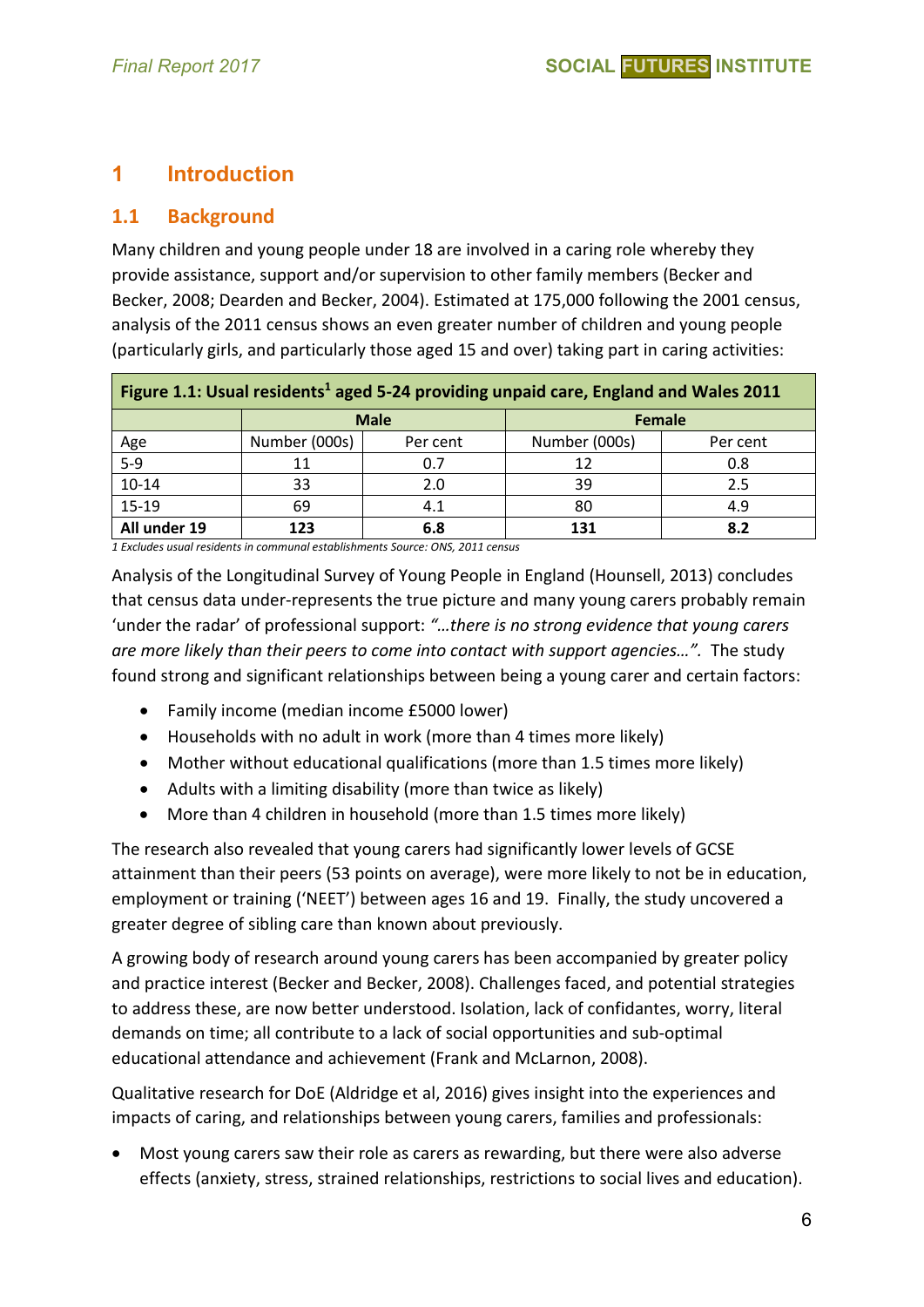- Most parents were keen to see their child make a positive transition to adulthood, but few were actively preparing for a time when they would cease to provide care.
- Young carers developed different coping strategies. Social relationships were important to older-age groups; openly sharing feelings particularly benefitted younger carers.
- Formal or informal support helped reduce the extent of young carers' responsibilities, but not all parents were comfortable to disclose their condition to professionals.
- Support for young carers in school varied considerably, and social workers tended to have limited contact with young carers about their caring role.
- Early and effective communication between professionals and families helped to allay parental concerns, and helped to facilitate access to young carers' projects.
- These projects were an important source of support, opening up conversations about caring, and providing access to fun activities as well as information, advice and advocacy.

#### **1.2 Evaluation**

Young carers were one of the priority groups supported by the Big Lottery Fund's Youth in Focus Programme. They have been supported in North Tyneside by the Young Carers' Exceptional Stories' (YES) project, a partnership between the local Carers' Centre and YMCA. Teesside University were asked to evaluate the project, addressing the following questions:

- Has the project reduced the amount of care undertaken by young carers participating?
- Has the project reduced the (negative) impact of providing care amongst participants?
- Has the project Improved professionals' understanding and recognition of young carers?
- What are young people's experiences of engaging in the YES project?
- How is the impact of YES sustained beyond direct engagement?

The researchers applied a framework of Result Based Accountability (Friedman, 2005) which establishes and measures progress against a set of indicators that contribute to a population outcome. For YES, the population outcome was defined as 'supporting young carers in North Tyneside to have the same opportunities as other children and young people in the locality'. Success was assessed by addressing 4 key questions:

- 1. How much did the project do?
- 2. How well did the project do it?
- 3. Are young carers better off as a result of the project?
- 4. Will any progress made be sustained over time?

Methods used combined desk-based review of project data, focus groups and interviews with young carers and their parents/guardians, a survey and telephone interviews with relevant professionals, and group interviews with the staff team.

#### **1.3 Demographic profile of participants**

The profile of participants is drawn from the projects' own records and need to be treated with some caution because some records were incomplete and thus unsuitable for analysis. Reasons for this included young carers not completing the programme, moving onto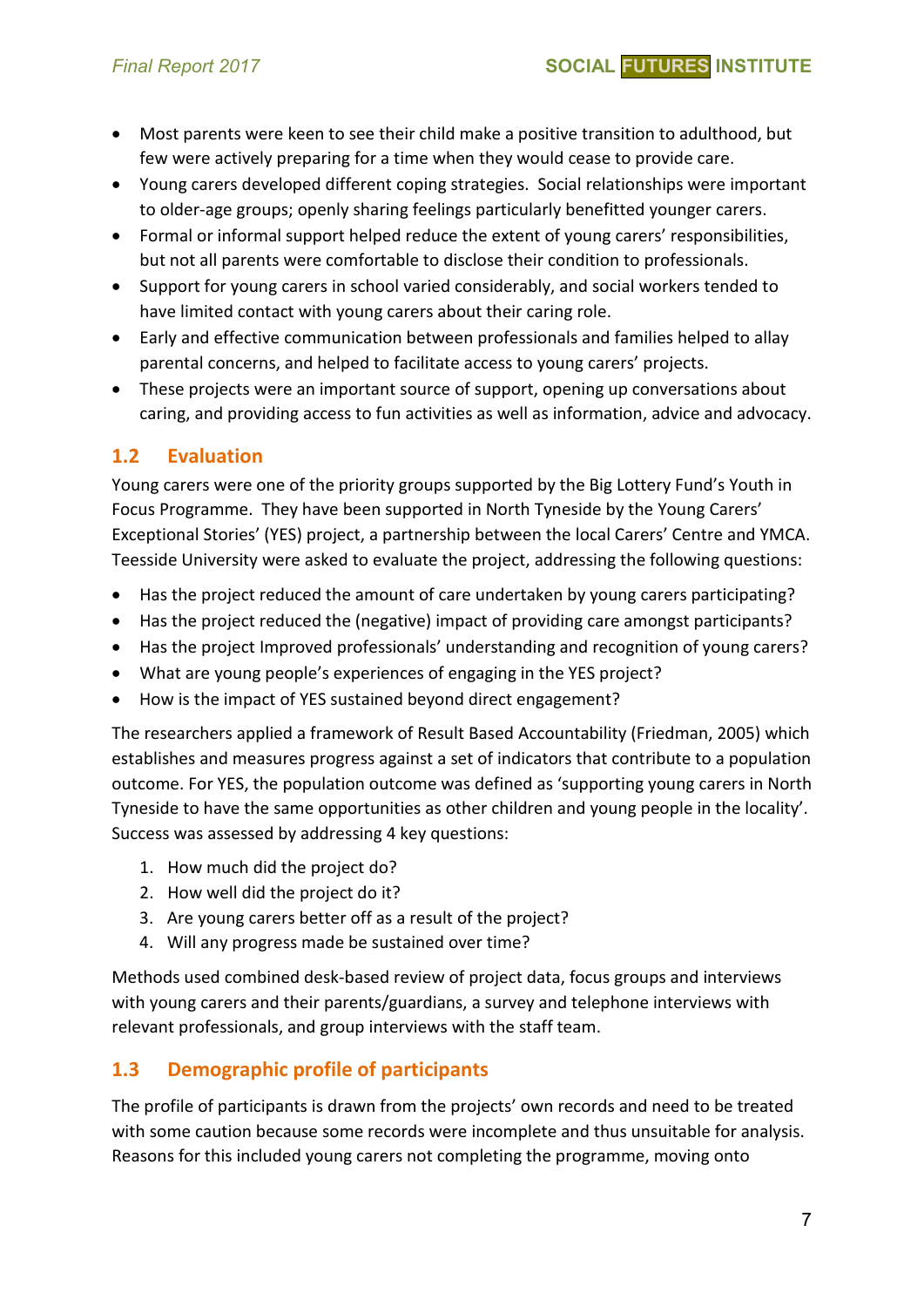another area of service, being difficult to contact, or it being judged inappropriate by staff due to family circumstances.

From the 59 full records that were available, the following was evident:

- As at 2016, participants in the project ranged from 12 to 21 years old
- The self-reported age at which participants started caring ranged from 3 to 14 years
- Two thirds of the participants for whom data was available were female
- 91% self-categorised as White British (95% local population doing so in 2011 census)

## **1.4 Recipients of Care**

As Figure 3 indicates, most young carers for whom full details were available (34, or 58% in percentage terms) provided help primarily to their mother. This is in line with samples from other studies (for example, Aldridge et al, 2016).

Those providing care to siblings was also noteworthy (as with Hounsell, 2013). A notable proportion of these (nearly 25%) also provided care to a second person, and one young person cared for to 3 people.



Further information about the circumstances of people receiving care was recorded for 44 young carers, as shown in Figure 1.4.



As shown above, results show predominance of physical disability and mental health issues.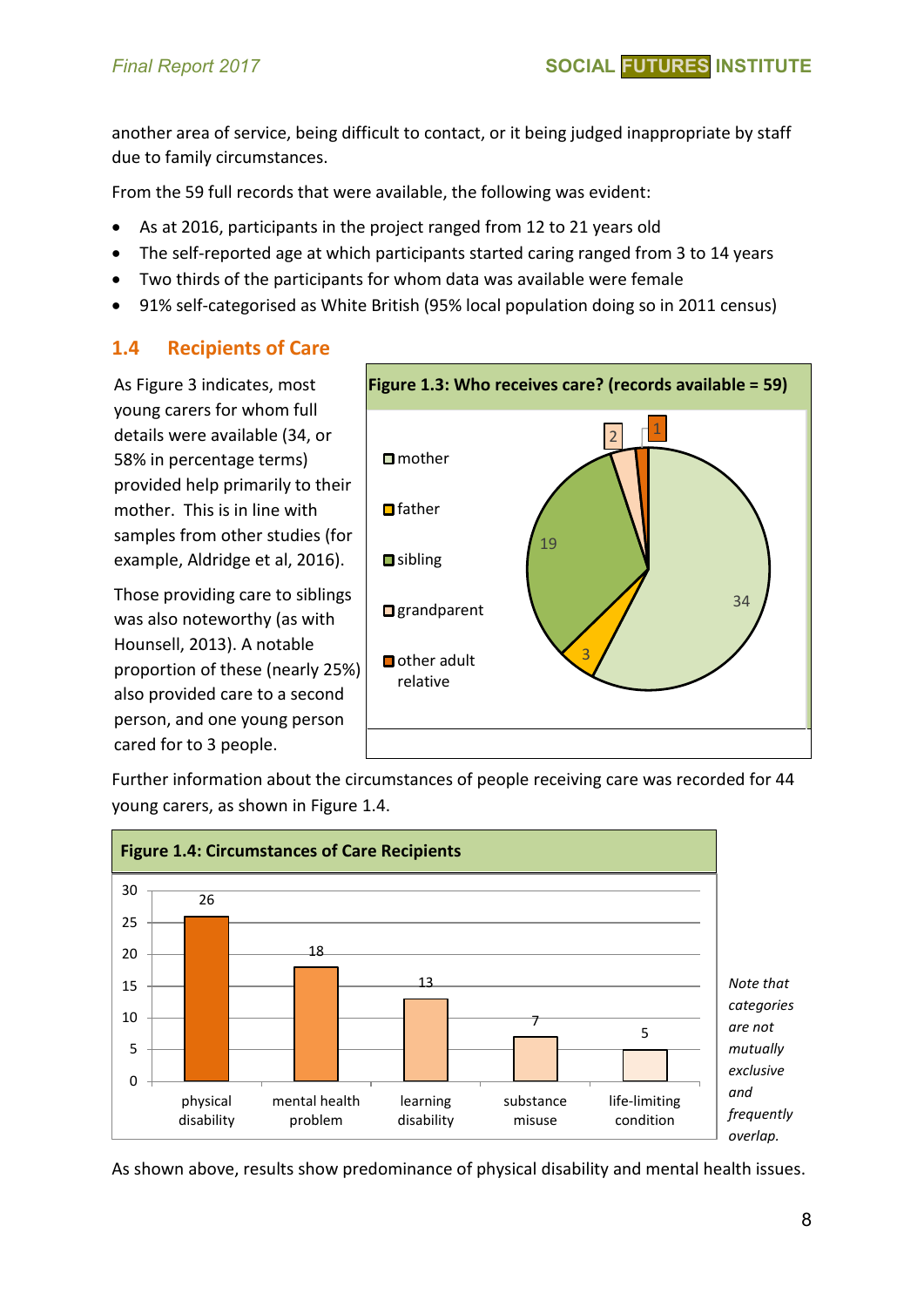# **2. How much did the project do?**

#### **2.1 Project Scope**

The aim of the YES Project is to bring about long lasting change for young carers to facilitate the same opportunities as other children and young people. The project has been delivered throughout the borough of North Tyneside from 2012 to 2016.

In partnership with North Tyneside YMCA, North Tyneside Carers' Centre have delivered several awareness raising projects that have also provided the opportunity for young carers to get a break from caring, and access peer and professional support. Each project has centred on a different awareness raising activity, for example, developing an online game or creating a series of short films outlining the problems and challenges young carers face.

Outputs have been presented to professionals in health, social care, and education where possible. A website for young carers has also been launched. Underpinning and fundamental to assessment of successful delivery is the active involvement of young carers at every stage of the project.

The project identified 4 intended outcomes for young carers; that they:

- have access to more social time, enabling them to take a break from caring and meet with other children and young people in similar circumstances
- voices are heard, leading to an improved understanding and wider recognition of the issues they face by professionals
- feel supported in their caring role, and know where to seek additional information, advice and guidance
- have increased confidence and self-esteem, to make informed decisions about their future

#### **2.2 Performance against project targets**

Quantitative targets for 'throughput' were agreed between the project and their funders, the Big Lottery, based on the aims and objectives. Figure 2, overleaf, presents results set against these.

Whilst the table shows some shortfall in achieving target numbers, the project has explained the reasons behind this discrepancy – essentially, the complexity of needs – in annual reporting frameworks.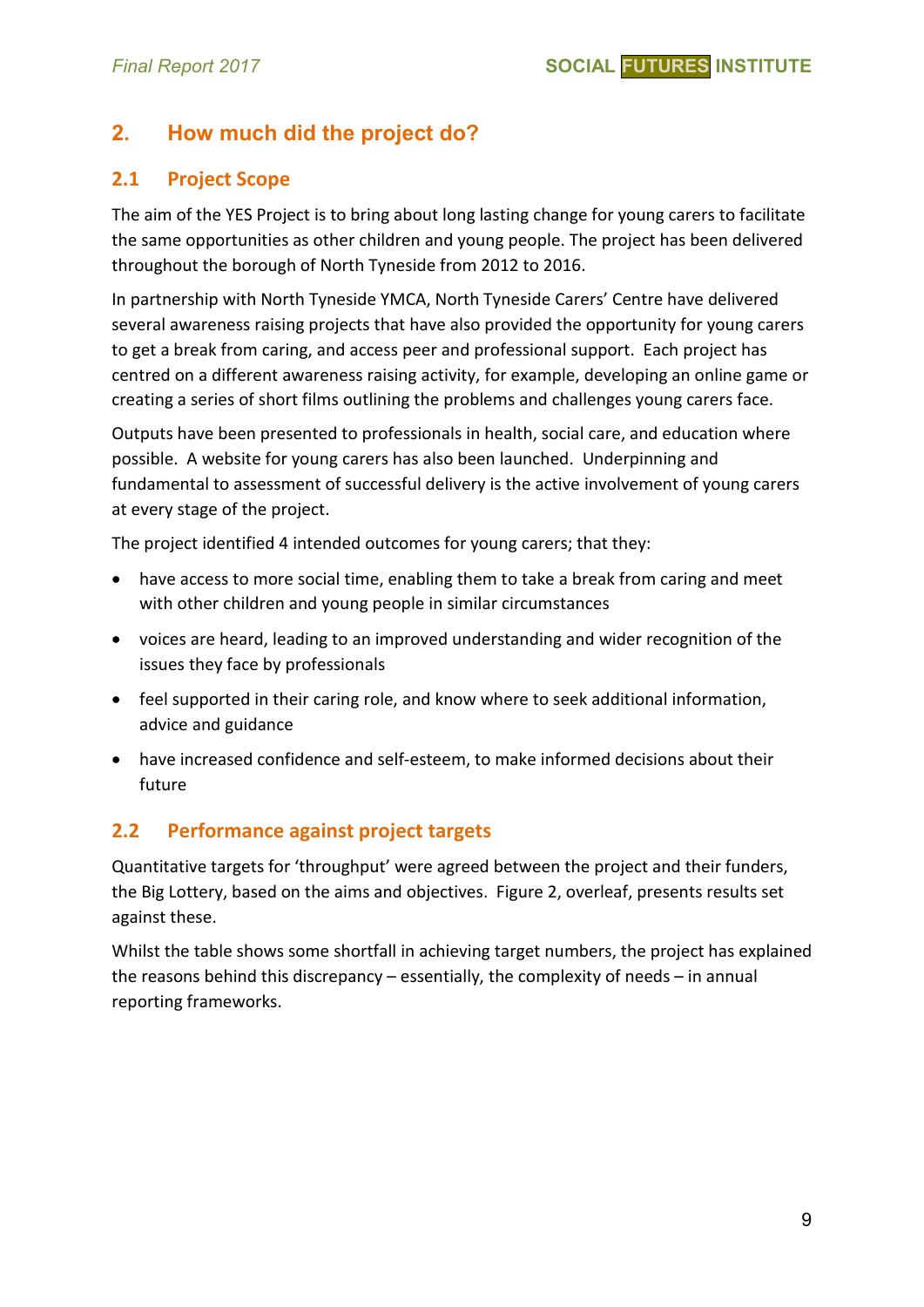| Figure 2.1: Performance against agreed targets |                                                         |                         |                                               |  |  |  |  |
|------------------------------------------------|---------------------------------------------------------|-------------------------|-----------------------------------------------|--|--|--|--|
| <b>Outcome</b>                                 | <b>Target</b>                                           | Target by end of year 4 | Performance by end of year 4                  |  |  |  |  |
| Young carers will have access to               | 96 young carers attend arts/media                       | 84                      | 67 young people participated.                 |  |  |  |  |
| more social time, enabling them                | programmes and take a break from caring                 |                         | Breaks received - 34 sessions; 77 hours.      |  |  |  |  |
| to take a break from caring and                | 3hrs per week for 13 weeks.                             |                         |                                               |  |  |  |  |
| meet with other children and                   | 96 young carers meet with other young                   | 84                      | 67 young people have had opportunities to     |  |  |  |  |
| young people in similar                        | carers at the arts/media programmes.                    |                         | meet other young carers on a regular basis    |  |  |  |  |
| circumstances.                                 |                                                         |                         | whilst having a break from caring.            |  |  |  |  |
|                                                | 96 young carers will attend a residential               | 84                      | 67 young carers have accessed a 2night/3 day  |  |  |  |  |
|                                                | trip during the life of the project.                    |                         | residential.                                  |  |  |  |  |
| Young carers' voices are heard,                | Improved awareness amongst professionals                | 7 sessions              | 9 events to raise awareness have taken place. |  |  |  |  |
| leading to the improved                        | in North Tyneside.                                      |                         |                                               |  |  |  |  |
| understanding and wider                        | General awareness of young carers will be               | 12 newsletters          | 11 newsletters have been produced.            |  |  |  |  |
| recognition of the issues they                 | achieved from the publication of 15                     |                         |                                               |  |  |  |  |
| face by professionals with whom                | newsletters during the life of the project.             |                         |                                               |  |  |  |  |
| they may come into contact.                    |                                                         |                         |                                               |  |  |  |  |
| Young carers feel supported in                 | 290 young carers access one to one support              | 230                     | 160 young people have accessed one to one     |  |  |  |  |
| their caring role, and know                    | from family support workers.                            |                         | support.                                      |  |  |  |  |
| where to seek additional                       | 386 young carers will have an improved                  | 314                     | 238 young people by the end of year 4.        |  |  |  |  |
| information, advice and                        | awareness of services where they are and                |                         |                                               |  |  |  |  |
| guidance.                                      | how to access them during the life time of              |                         |                                               |  |  |  |  |
|                                                | the project.<br>64 young carers access structured group | 56                      | 81 young people by the end of year 4.         |  |  |  |  |
|                                                | support that provides information, advice,              |                         |                                               |  |  |  |  |
|                                                | and guidance.                                           |                         |                                               |  |  |  |  |
| Young carers have increased                    | 386 young carers can make informed                      | 314                     | 192 young people by the end of year 4         |  |  |  |  |
| confidence and self-esteem, to                 | decisions.                                              |                         |                                               |  |  |  |  |
| make informed decisions about                  | 386 young carers gain confidence and self-              | 314                     | 208 young people by the end of year 4.        |  |  |  |  |
| their future.                                  | esteem.                                                 |                         |                                               |  |  |  |  |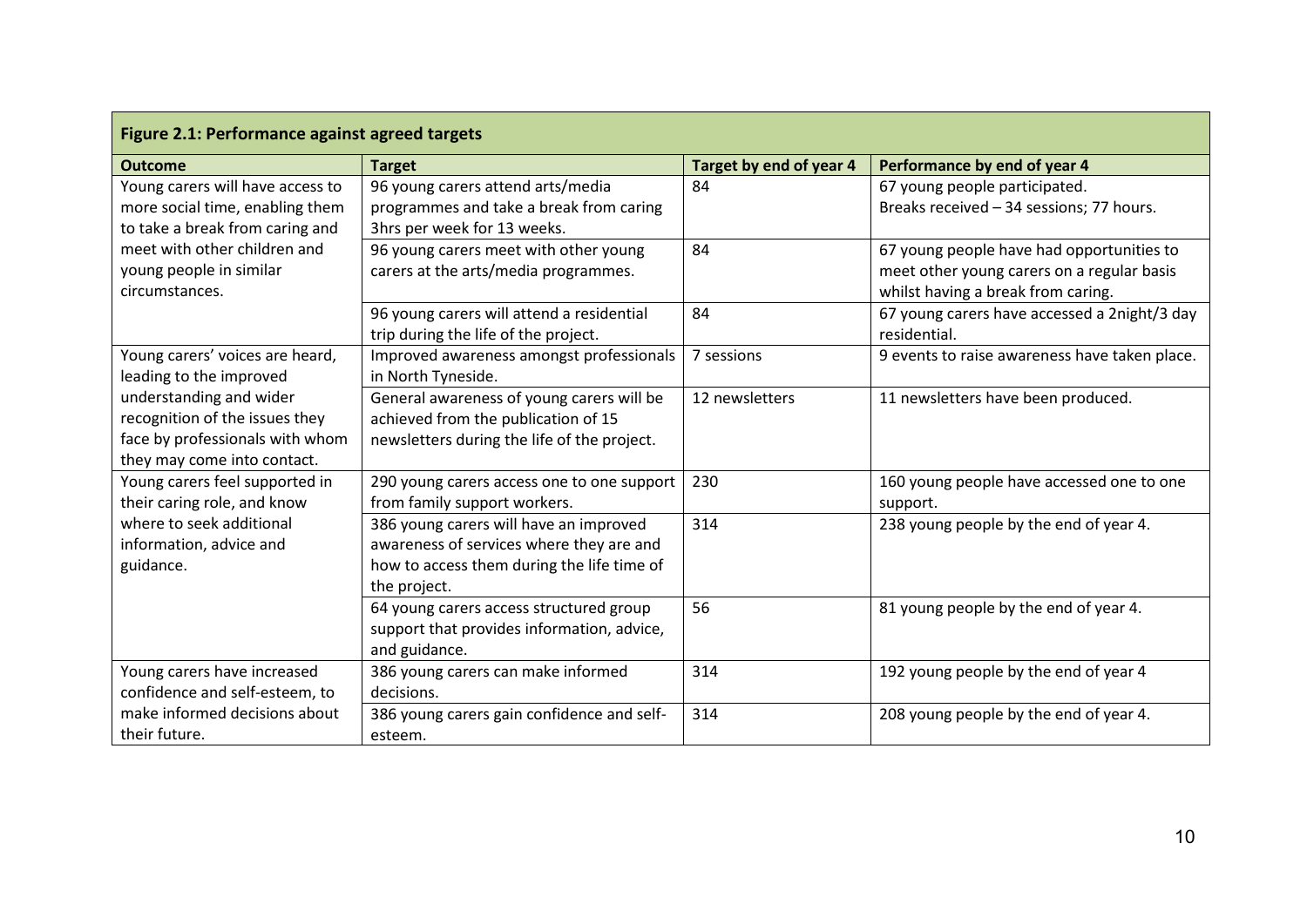# **3. Experience of engaging with the project**

#### **3.1 The Project**

There was relatively limited information held by the project about young carers' experience of taking part. Different cohorts of young people took part in different activities, with the project's own surveys showing that most of these were viewed favourably, with group activities and creativity scoring particularly highly:

| Figure 3.1: Were activities enjoyable? | <b>Yes</b> | <b>No</b> |    |
|----------------------------------------|------------|-----------|----|
| performing on stage.                   | 5          | 4         | 9  |
| photography and storyboards.           | 7          | 2         | 9  |
| sharing the group's stories.           | 9          | 8         | 17 |
| coming up with ideas.                  | 5          | 4         | 9  |
| walking on the beach.                  | 7          | 2         | 9  |
| planning the fun day.                  | 7          | O         | 7  |
| making the animation.                  | 4          | 6         | 10 |
| group games.                           | 23         |           | 25 |
| working together in a group.           | 15         | 3         | 18 |
| being creative.                        | 16         |           | 17 |
| time with other young carers.          |            | 2         | 9  |
| learning stage skills.                 | 5          | 4         | 9  |
| graffiti and radio skills.             | 6          | 3         | q  |
| delivering the fun day.                | 5          |           |    |
| being at the music studio.             |            | 3         | 10 |

The young carers who took part in the research strongly valued the opportunity to share stories and experiences with each other: One young carer contributed a picture at the focus group, with the following explanation:

*"I done the picture of somebody meeting another young carer, as in meeting new people who you never met before and who are probably in the exact same state that you are…And I drew a person thinking question marks, which would stand for somebody thinking about the world around them and thinking that they're not the only one who's going through the hard times".* 

Another commented:

*"To meet new people and to get a chance to like, actually realise that it's not like, just like you going through the problems… Someone to talk to… "* 

Young carers also valued being able to provide input into the project in terms of which activities to undertake and how:

*"designing what kind of thing that you wanted to do with the project 'cause all we got was 'This is the project. You can pretty much do anything.' So it was just like building up on our ideas…it was carer lead, which I think is really great".* 

*"We've all got that insight into a carer's life that the carers want…yes, it's guided by individuals who work at the carers centre, they're just there for guidance and to make sure people turn up, or collect them and bring them to the location. But it's all our ideas; it's all our influence; everything. If we say we want the colour scheme to*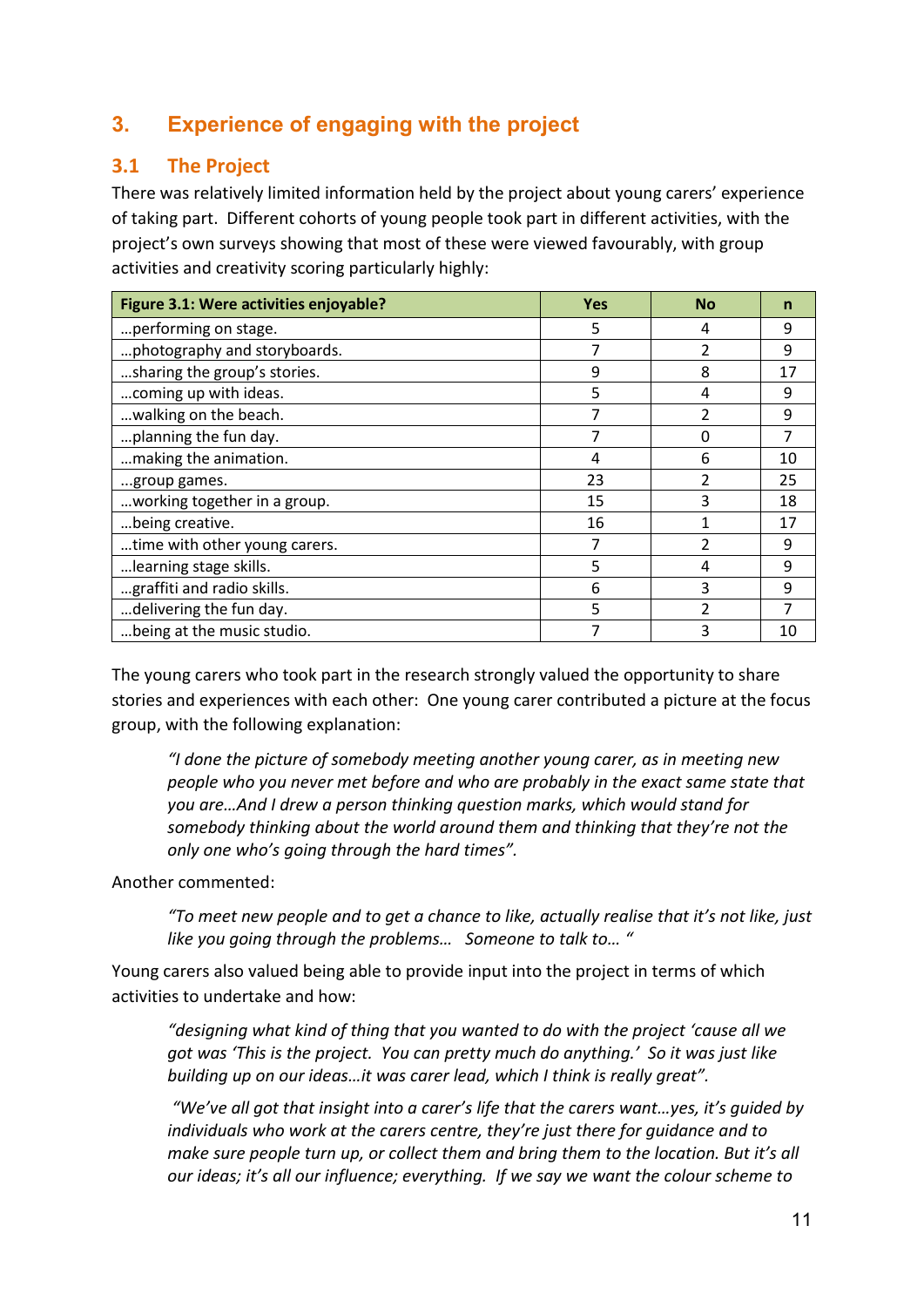*be red, the colour scheme's red; if we want to target school, we target schools; if we want to target families, we target families. It's all our ideas".*

This was a sentiment echoed by parents, for example in commenting on the reason behind their child's increased confidence:

*"I think it was more about being listened to really. About what the sort of things they'd like to do. How they would like to interact with other people. The fact that it gave them responsibility as well".*

Other positive dimensions identified by young carers (and their parents) included having fun, making friends, and having a break from caring:

*"Yeah it was nice as well 'cause it was a break… a break from life in general".*

*"You can actually concentrate on, even if it's just one hour it's* [about] *you… You kind of, like, in a way, feel all the weight lift of your shoulders for just one hour and it's just like, really relaxing".*

*"Like…if you're sick of being stuck in the house. Like a different surrounding".*

When asked how s/he would describe the project to someone debating whether to engage, one young carer said:

*"It's a break. At first, I would like say, I recommend you should go 'cause it is loads of fun and you gain new friendships and that and it makes you more relaxed. You can actually concentrate on… even if it's just one hour… you... You get a break; you kind of, like, in a way, feel all the weight lift of your shoulders for just one hour and it's just like, really relaxing. Once you've been once you want to go back. Say it was on every week, you want that week to go really quick".*

And for parents outlining the benefits:

*"…confidence building, team building, an outlet for your child so if they do have an issue about anything at home and they want to burn it of somewhere or they want to express to someone else, then they can. 'Cause obviously sometimes, with the best of your ability, sometimes you're not able to listen and that's a horrible thing to say and admit to that as a parent… Not that I didn't want to; I wasn't able to. It's not a very nice feeling but then you sort of see the 'then' and 'now'. It's a really nice feeling just watching her. And then, obviously, they go on activities, they do drawing, they do cooking. They get to make new friends. All of that stuff, you know".*

And: *"Go for it. Go for it. Go for it. Your child has so much to learn from going there".*

More than one parent described the effect of the project as *"giving young carers their childhoods back"*.

#### **3.2 Valued Aspects**

The positive and supportive relationship young carers developed with staff was seen to be a centrally important factor in the success of the project, explicitly in discussion with parents, implicitly in discussion with young carers. There were many comments focussing on staff members' dedication and professionalism: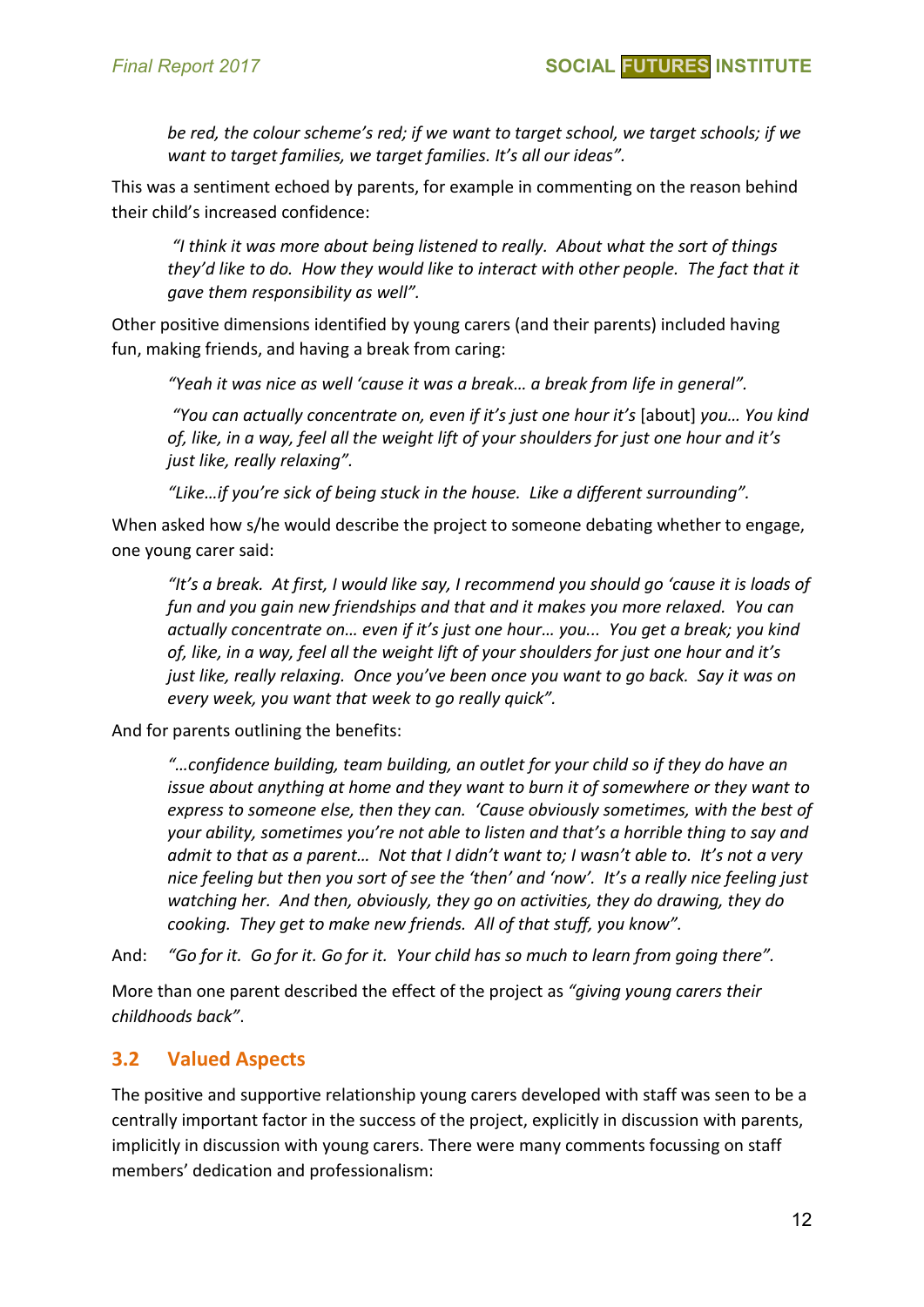*"The staff are absolutely amazing for them* [kids] *as well. It's like a friendly kind of connection that the kids have with them and it's a very trusting connection they have with them as well. I don't know their surnames I only know them by their first names as a parent…I know their names so that goes to show how much of an impact it's had on me as welcoming a friend along".*

*"They are highly motivated. It's not as though they are incentive driven in anyway. You can just see that, it's very much the love of the job, the staff. And I think that rubs off on the kids who they are working with, you know".*

*"The staff being there all the time, the same staff, so the children can make a bond with them and they can feel as if they can talk to them about anything. That's one of the things that I do like. That I know whatever* [young carer] *says to them, is in confidence. If they think they've got to tell me then I know that they would tell me… they're a good judge of what they need to keep and what they need pass on".*

Young carers were more likely to recount scenarios that demonstrated their appreciation of staff without directly mentioning them. This was also true for one-to-one support:

*"I think it takes a lot of pressure off you…cause like…you get like stressed don't you, whoever you're caring for and then you feel like you don't have time to yourself. And then like…when you go on to one-to-ones and stuff like that you get like…pressure off you. Like you're not under pressure".*

*"I think it helps 'cause they ask when you want to have one-to-ones or when you wanna see them. It's not forced on a timetable, 'cause like…it's a bit annoying if you have to get pulled out of school".*

One-to-one's, intended to provide young carers with support at an individual level, were generally viewed positively, with provisos that continuity was important, that success depended on the staff member being able to build a relationship based on trust over time, and that budgetary constraints might impede this process.

Staff saw the approach whereby activities to develop a bank of awareness-raising resources, when combined with one-to-ones and family support, was a winning formula. They repeatedly identified 'listening' as the crucial element within all these dimensions.

Stakeholders interviewed expressed very high regard and respect for staff. For example:

*"They were fantastic, really fantastic. Approachable. Just amazing with the kids, as*  well as relating well to staff. The kids absolutely adored [name of worker]"

Amongst other valued attributes of the service was the transport provided for young people to attend. Parents without cars highlighted that this could be a crucial facilitator in allowing young people to take part.

Finally, parents not only highlighted the opportunity for their child to make new friends and develop life skills, but also talked about the peer support that is available to parents as well:

*"There's groups where parents can get together. You might sit there and just have a cup of coffee and if you've had a crap night and a crap morning, just to go and have a*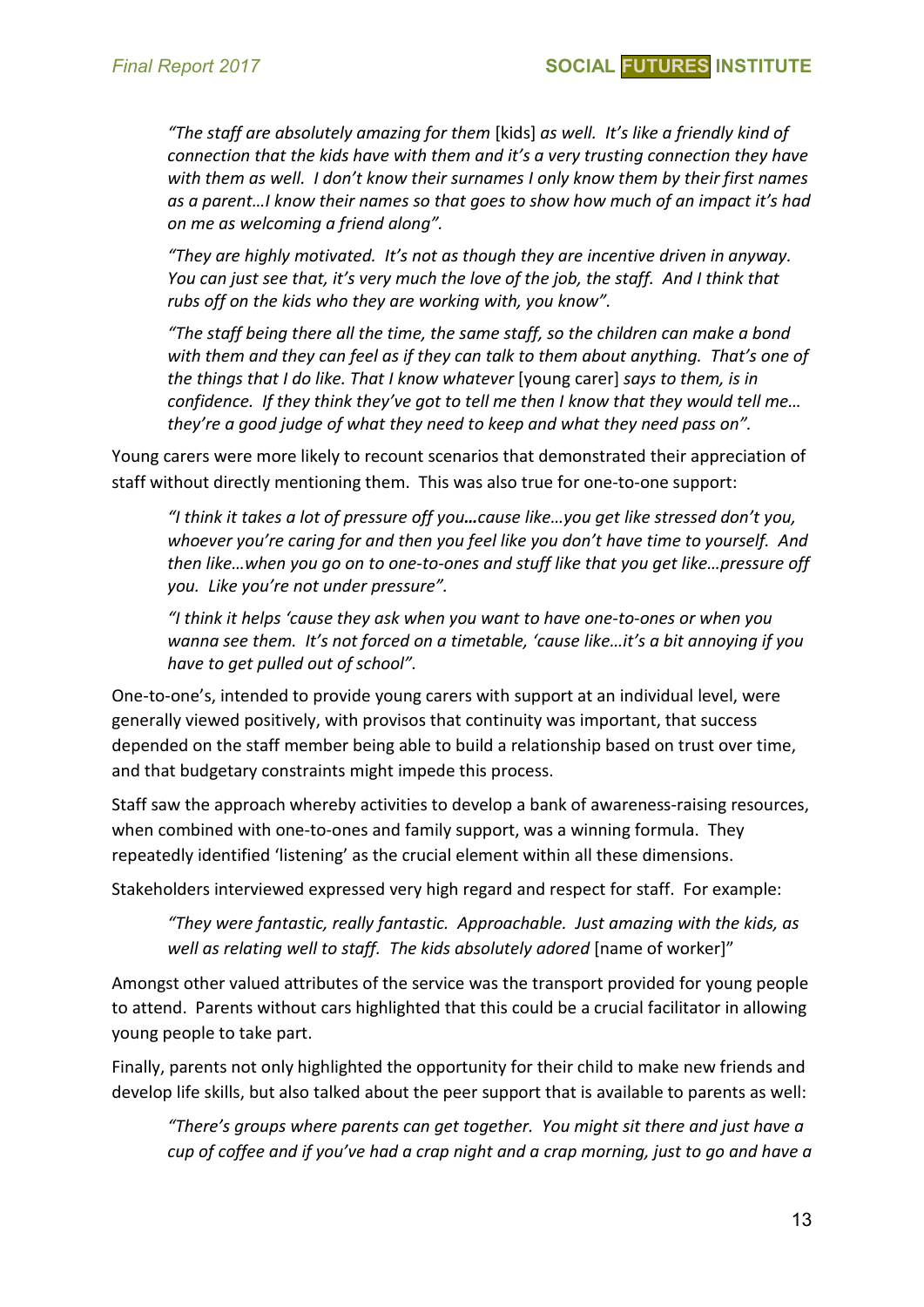*cup of coffee and moan about your child and for other people to know where you're coming from. So I would really recommend it to everybody…"*

## **3.3 Suggested improvements**

All parents and young people contributing to the research had positive things to say about the project, with most suggested improvements essentially requesting 'more of the same'. Young carers highlighted a number of ways in which they thought the project could improve, although two of these (more groups and more contact time) are resourcing issues, confirming that young carers enjoy and value being part of the project. Other suggested improvements concern promotion and awareness. Some young carers felt further outreach was needed to reach young carers not currently accessing the service, and one contributor suggested widening the scope of disseminating the outputs:

*"Even though we're targeting schools and teachers, we weren't targeting doctors and nurses who were supposed to make sure that…right if…if adult A is looking after adult B, do they have any children and do you need to go to an organisation like the young carers centre for timeout".*

This was a theme picked up on by staff, who pointed out that it had taken 2 or 3 years to develop a bank of resources; this had inevitably curtailed the time available to use them comprehensively for awareness-raising.

Suggested improvements from parents and stakeholders were also largely concerned with 'more of the same', although there were a few practical suggestions as well. One suggestion from a parent was that there could be more 'age-alignment' in groups; another was that the project could usefully explore ways to secure involvement beyond the project, perhaps through peer-led activity. Specific suggestions from stakeholders included providing more practical guidance about making a referral and eligibility criteria; and developing a resource pack specifically focussing on younger children, for use in primary school settings.

# **3.4 Summary**

Young carers' experiences of the project were very positive. All young people taking part in the focus groups enjoyed the activities and highly valued the opportunity to take a break from caring. They have also made new friends and been able to access peer and project staff support. Any suggestions for improvements were generally centred on increasing the number of contact hours or widening awareness and participation, recommendations which demonstrate that young carers highly value the project. Young carers felt they had meaningful input, and believed their views were respected. Relationships with project staff were particularly highly valued - by young people and by their parents.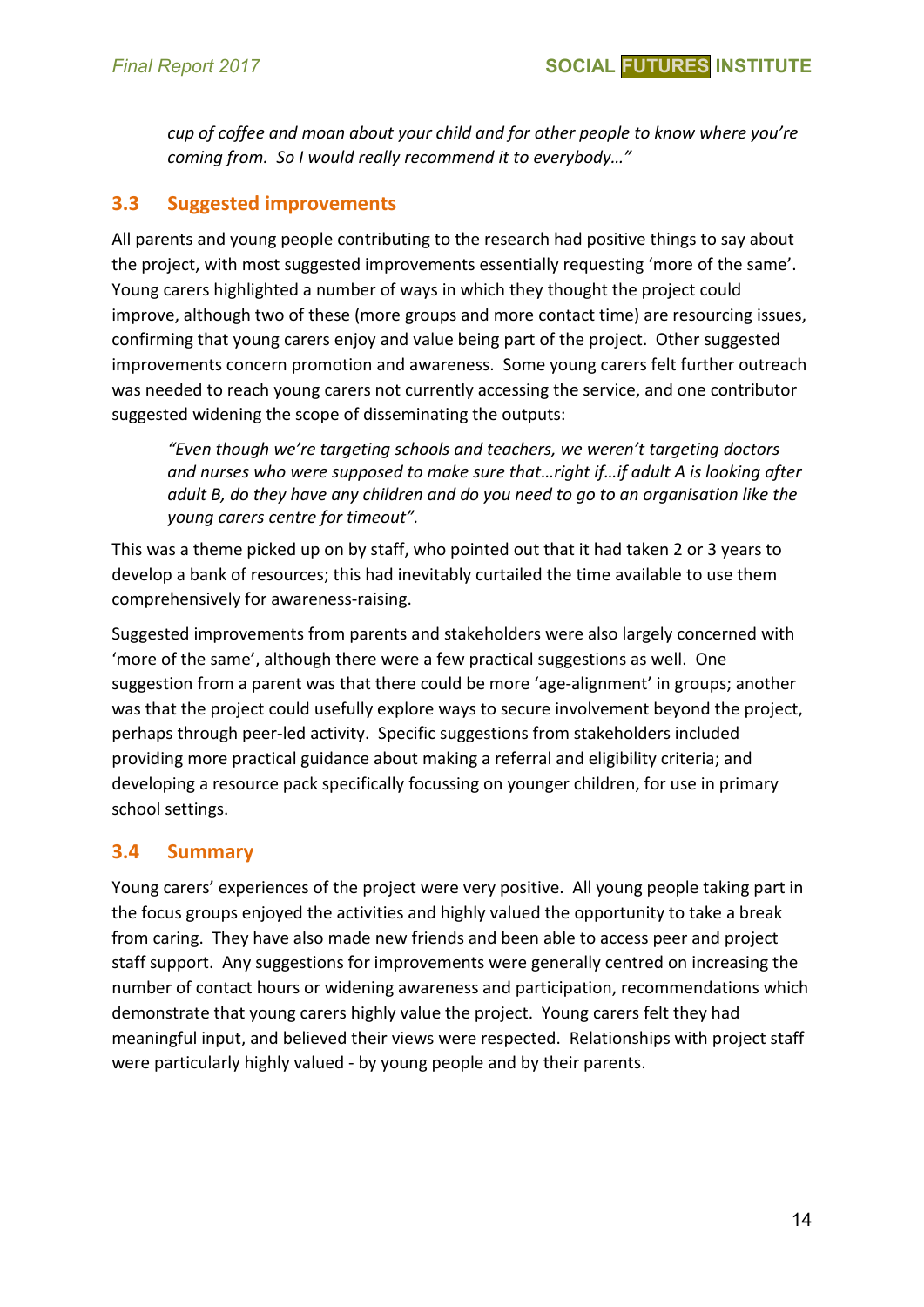# **4. Are young carers better off?**

This section considers the available data relating to outcomes – whether young people supported by the project ended up in a 'better place' than before their participation. The section is structured in accordance with 3 core questions:

- Has the project increased confidence, better equipping young carers to face the future?
- Has the project reduced the amount of care undertaken by participants?
- Has the project reduced the (negative) impact of providing care amongst participants?

The section ends with case studies, based on life story interviews which outline the journey taken by 2 young carers who took part in the project.

#### **4.1 Confidence and self-esteem**

As part of the YES project, some of the young carers were asked if being involved was helping with various areas of their lives (confidence; pride; friendships; respite; fun; skills). The biggest positive amongst this list related to self-assurance, with over 80% of young people responding recording that they felt more confident. Young carers were also asked if new skills and experiences had helped in other areas of everyday life (school, home, meeting new people, being in new situations, making decisions, being with friends, hobbies and interests. Meeting new people – a measure of confidence – came out top, recorded by over 75% of the young carers responding.

This was confirmed by analysis of the 'skills wheel' utilised by the project. Participants are asked to rate their competencies in various areas, giving each a score out of 10. All measured areas of competency showed a positive increase between average scores before and after participation, with 'talking to adults' showing the largest improvement (3.56).

These results must be treated with a degree of caution partly because of low numbers and partly because scoring categories differed across various cohorts of the project, meaning that not all participants were measured in all areas. However, the positive effect on confidence was amplified in the focus groups with young carers: *"It's a confidence thing. It influenced me and* [a friend] *to go back to the gym" and "*[I've developed] *confidence. And erm… being around other people 'cause sometimes I was shy and that, but now I'm not".*  The parents interviewed also strongly indicated that the project had significantly impacted the confidence and self-esteem levels of their children:

*"It's definitely gained her confidence to be able to approach things in a different way whereas beforehand it was all, I can't do it. I can't do it. I can't do it. So it's definitely brought her confidence on, to actually try different things… "*

*"I wasn't able to provide the confidence levels and things like that 'cause I wasn't…when she initially started the programme I wasn't coping very well me selfmental health wise, physically… I just suppose I'm watching her blossom really, from being this shy little girl to being quite confident. Not frightened to approach new things and just being able to go for it really, which is what you want for your child"*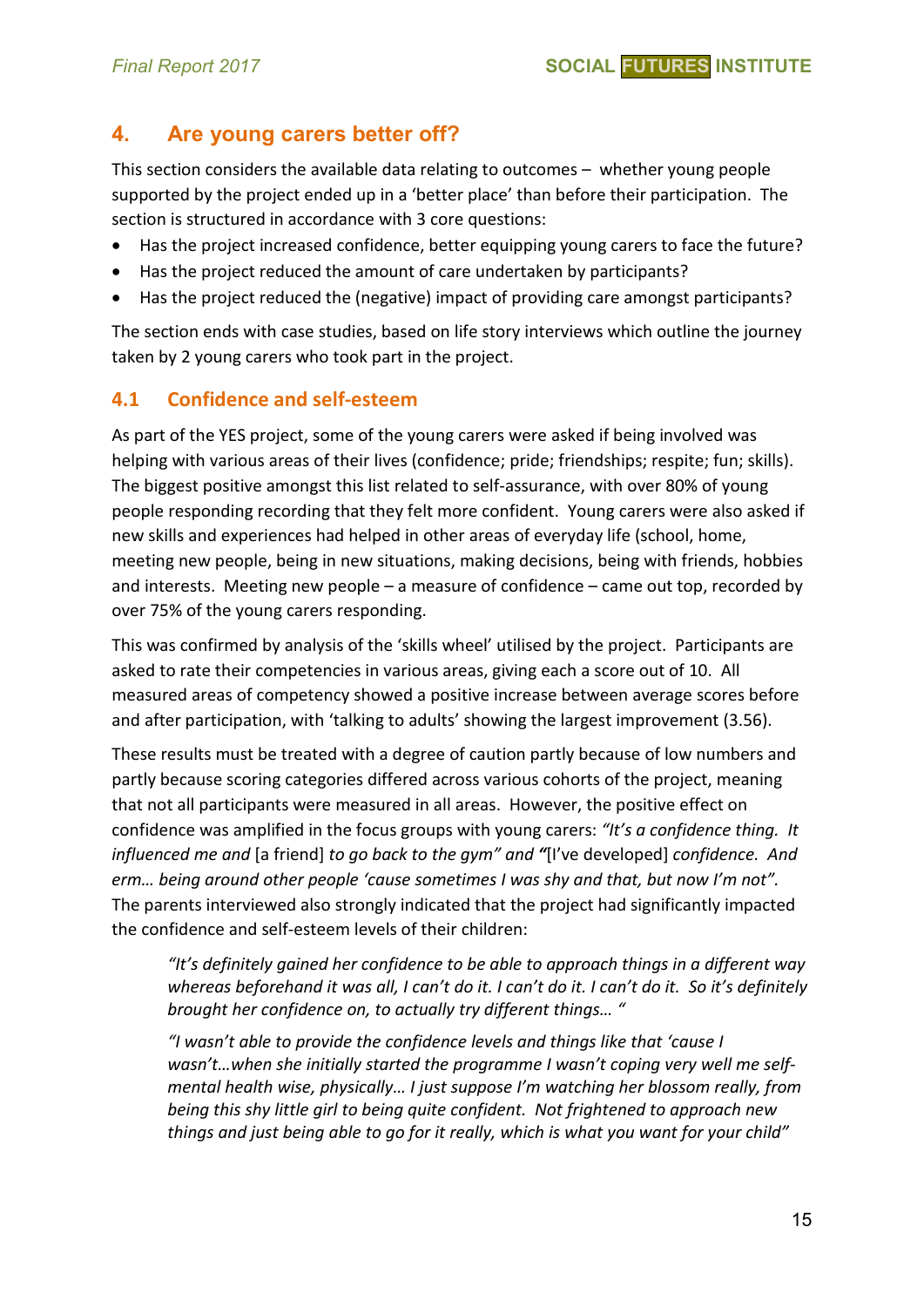For some young carers, recognition of their role was important in achieving a sense of selfworth. However, although recognition was seen as important, participants were fairly evenly split in having a concern about the stigmatisation that *public* recognition could lead to. For one: *"I don't like telling people at school about it"* whereas, for another: *"My friends at school help us. Like my friends are interested".* A third young carer had told their friend expecting support but experienced teasing instead: *"There's someone in my class…and he kind of took the mick a little bit 'cause I was getting rewarded for everything… That was like a bit horrible…he was one of me good friends… [but] when I told him I joined carers last year, he just took the mick".*

These different preferences and experiences led to some young carers emphasising the need to keep school and carer's life independent of each other. A parent suggested that initial concerns may well dissipate over time as the young person became more confident:

"[Young carer] *didn't want to say anything 'cause she didn't want to be labelled at the same time. She's happy that she was a young carer, out of school. But she found it quite difficult when she first went to the young carers and there were children from her school… she wanted things separate… I think she was embarrassed… I think she had low self-esteem at the time and she didn't want anyone being horrible to her or something 'cause she went to the young carers…You want to fit in with your peer group. But now she's not bothered; she doesn't care".*

Finally, interviews with staff and stakeholders also provided unsolicited examples of greater confidence and self-esteem, and the difference made to the young carer. A stakeholder described how one previously withdrawn primary school pupil had *'absolutely thrived'* since becoming involved with the project and was now an active contributor in groups. Another pupil had 'become more comfortable with himself' as he became more aware of, and more understanding of, his father's condition. Previously a cause for concern, his behaviour at school and at home had improved massively. A YES staff member illustrated how wider benefits were also achieved: *"Two young girls* [at a group] *became good friends to the point where their mums became friends as well, and they all came together outside of the project; in fact, they still do…"* Other examples included a young carer whose lack of social interaction was notably acute becoming confident to the point of seeking and getting a job in a highly social place of work, and *"absolutely thriving"* there.

#### **4.2 Amount of care provided**

Records held by the project included the results of young carers being asked (before and after participation) to estimate the amount of care provided on a weekly basis. Results showed that the average (mean) number of hours reduced (Figure 4.1).

| Figure 4.1: Estimated hours of care provided (records available = 59) |                          |                           |  |  |  |  |
|-----------------------------------------------------------------------|--------------------------|---------------------------|--|--|--|--|
|                                                                       | <b>Pre-participation</b> | <b>Post-participation</b> |  |  |  |  |
| Weekday (Monday to Friday)                                            | 18.6                     | 16.4                      |  |  |  |  |
| Weekend (Saturday and Sunday)                                         | 10.3                     | 9.5                       |  |  |  |  |
| <b>Total Weekly Hours</b>                                             | 28.9                     | 25.9                      |  |  |  |  |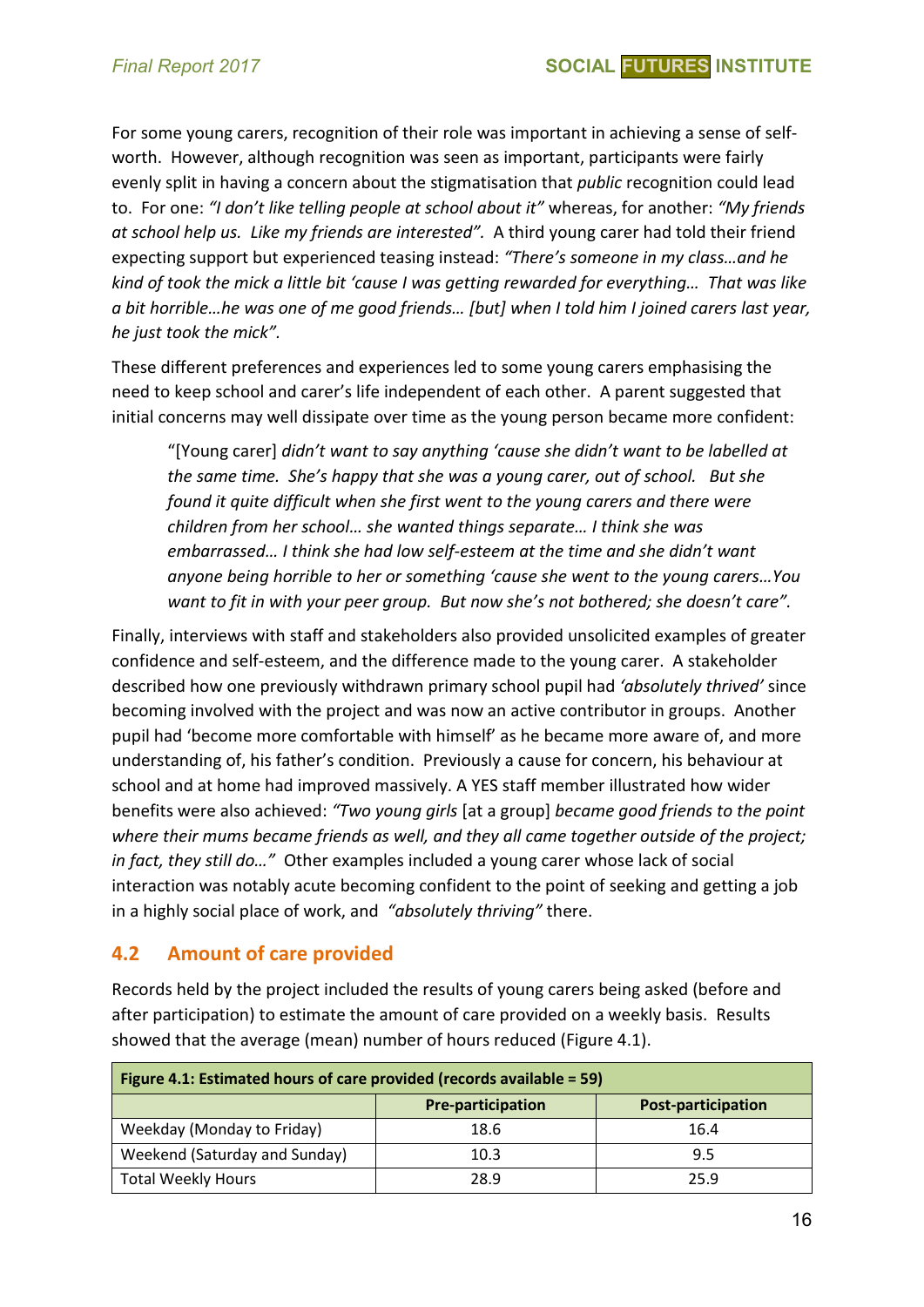A possibly more reliable indication of levels of care provided is the Multidimensional Assessment of Caring Activities (MACA-YC18) questionnaire, a psychometrically tested model which measures levels of caring in terms of the range and number of activities undertaken by young carers (Joseph, Becker & Becker, 2009). Again, this was applied by the project before and after participation. Analysis of results demonstrate a movement from higher to lower levels, indicating reduced amounts of caring (Figure 4.2).



Guidance for the YC-18 measurement tool (Joseph et al, 2009) suggest that the average score amongst young carers is 14, on the borderline between 'high' and 'moderate' levels of care. For the young carers engaging with YES, the mean pre-participation score was 13.78, as compared to a post-participation score of 12.09.

Findings from the qualitative fieldwork were more equivocal. When discussed during focus groups and interviews, only one young person reported reduced levels of caring. Most young carers reported that levels of caring stayed the same; a few reported an increase. Some linked this to their improved understanding of the caring needs of family members and an increased willingness to take on the caring role. For example:

*"It's just made us a bit more like, mature. Because like, I've got like, me little sister as well. She's littler so she's like. It's made us look after her a bit more. When me mam's not well or anything"* (young carer)

Others pointed out that the project could not impact directly on the circumstances at home that resulted in the need for them to provide care:

*"'A lot of us have been doing the caring role for a lot of years so it becomes second nature. Especially if you started young, it's second nature for you to do the caring…"* 

If young people are to step back from their caring responsibilities, someone else needs to step in; this is difficult to achieve in a context of austerity cut-backs and increasingly strained resources.

Staff and stakeholder interviewees were keen to emphasise the holistic approach adopted by the project, and the value this had to all family members. For example: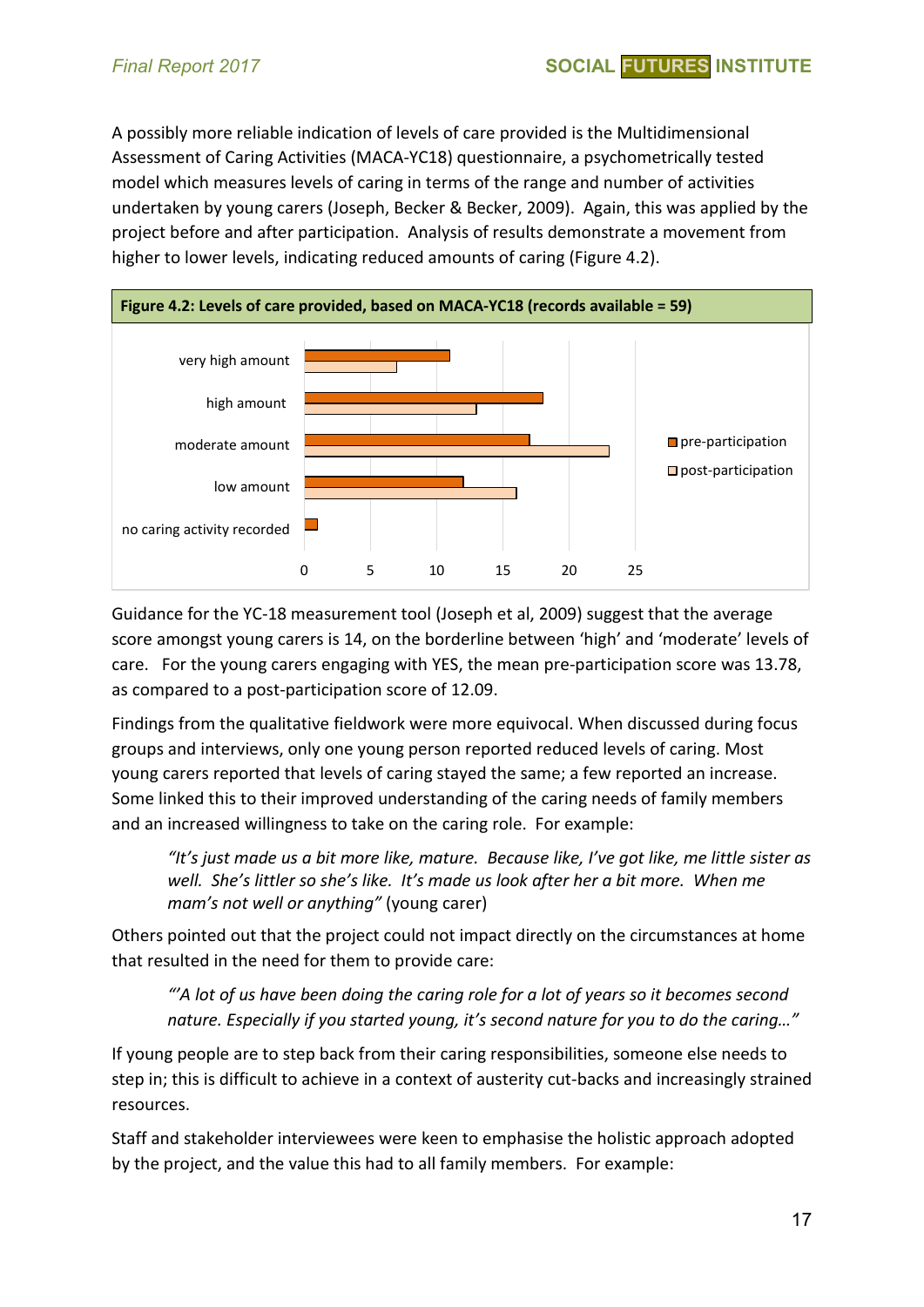*"The project created great links for adult parents as well; it linked them to activities and support. It's been like a global thing, not just about the individual; It's about the whole family and the big picture…"*

And: "[if the project doesn't get more funding], it'll be a huge loss - not just for children. [worker's name] has provided huge support for the family as well. When parents were informed that the project might end, they were devastated at the thought of losing the support"

Staff contrasted the holistic approach of the project - and of local children's early help services generally - with the approach taken by adult services who might be involved in supporting the recipient of the care. This was an issue they had sometimes found to be problematic when a plan of action had been agreed with an adult which had implications for the whole family, but about which other family members were in the dark. The holistic nature of the service was also acknowledged by stakeholders:

"[the project] *provides great links for adult parents as well, they get to know about activities and support. It's been like a global thing, not just about the individual. It's about the whole family and the big picture."*

#### **4.3 Impacts of providing care**

Research and practice have identified that many young carers are significantly affected by their caring responsibilities both negatively and positively (Joseph, Becker & Becker, 2009). The project used the Positive and Negative Outcomes of Caring questionnaire (PANOC-YC20) to measure young carer's their attitudes towards caring. A psychometrically tested tool, this provides a score for subjective cognitive and emotional impacts of caring. Results were mixed (Figure 4.3), a marginal reduction in negative outcomes is counter-balanced by a drop in positive impacts as well.

| Figure 4.3: Positive and Negative Outcomes, based on PANOC-YC20 (records available = 59) |     |             |                                   |     |      |  |  |  |
|------------------------------------------------------------------------------------------|-----|-------------|-----------------------------------|-----|------|--|--|--|
| <b>Positive Outcomes</b>                                                                 | Pre | <b>Post</b> | <b>Negative Outcomes</b>          | Pre | Post |  |  |  |
| No positive outcomes                                                                     | Ω   |             | No positive outcomes              |     | 9    |  |  |  |
| Relatively few positive outcomes                                                         | 22  | 29          | Relatively few negative outcomes  | 36  | 38   |  |  |  |
| Relatively high positive outcomes                                                        | 37  | 30          | Relatively high negative outcomes | 16  | 12   |  |  |  |
| Total                                                                                    | 59  | 59          | Total                             | 59  | 59   |  |  |  |

Guidance accompanying PANOC-YC20 (Joseph et al, 2009) identifies that scores of less than 12 for the positive scale, and more than 8 for the negative scale are a cause for concern. This compares to mean positive scores of 13.36 (pre-engagement) and 12.68 (post), and mean negative scores of 5.76 and 4.76. As with most rating scales, however, the tool is unable to explain why or how a change has come about.

In contrast to the picture for the level of care provided, where qualitative evidence was more equivocal for gains, the interviews and focus groups suggested that far from being marginal or counter-intuitive, the project made a notable impact on how young carers think and respond to the care they provide, and the people they provide care to. Most young carers indicated a positive approach to caring post-project, as did their parents.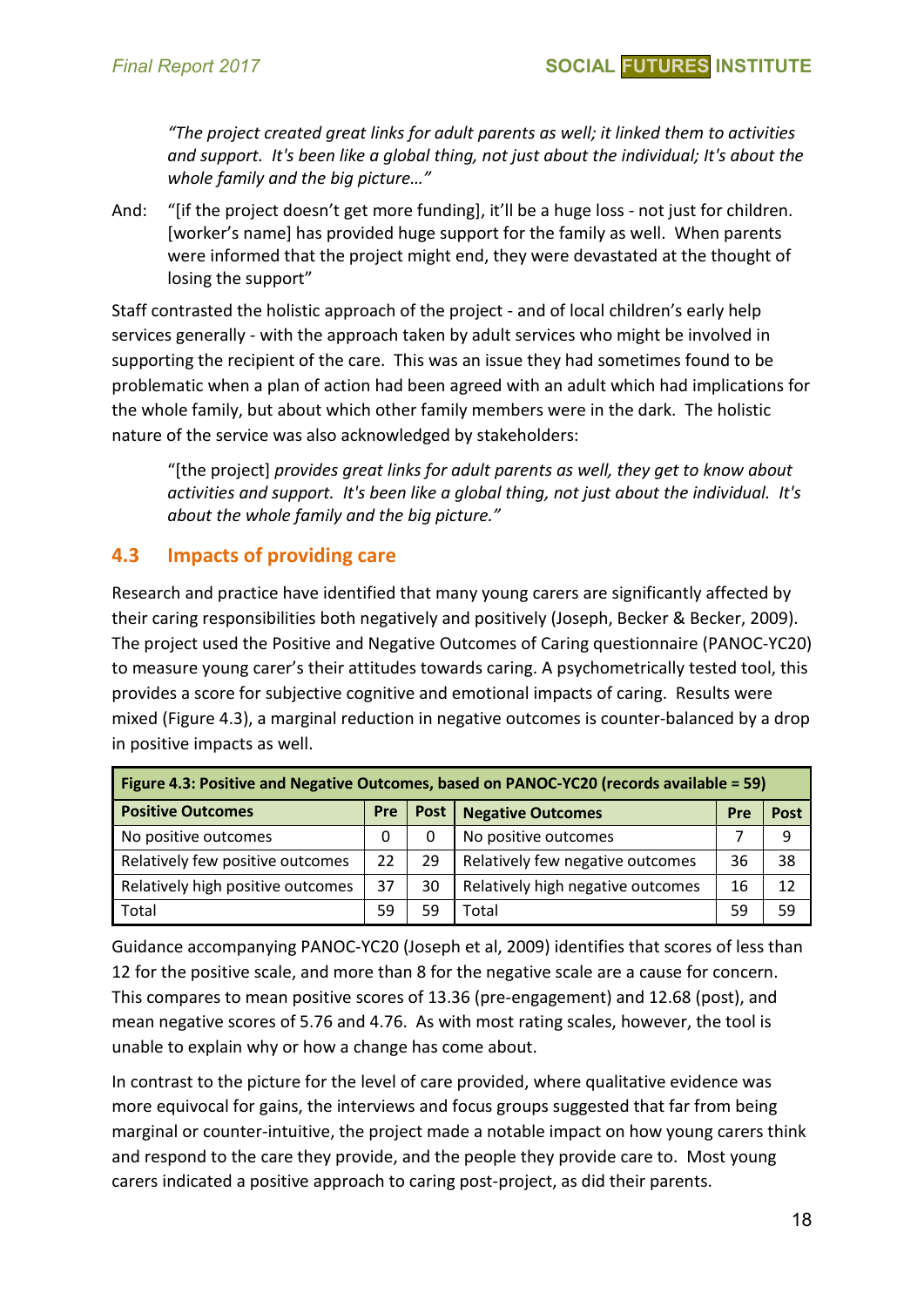*"Like I never actually used to care. I never used to care. I never used to be bothered... but now I am bothered because it's my mam"*

*"I think it helps her understand that it's not that we don't love her, we do love her".* 

#### **4.4 Case studies**

Two life history interviews were conducted with young carers who had taken part in the YES project. Life history interviews are about documenting *"the inner experience of individuals; how the interpret, understand, and define the world around them"* (Farraday and Plummer, 1978), allowing evaluation to enhance understanding of the *"significance of turning points in an individual life"* (Bryman, 2012). In the two cases below, the interviews demonstrate that participation in the project was a 'turning point' in the lives of the young people involved.

#### **Figure 4.4: Naomi's Story**

**Naomi's situation:** Naomi, in her late teens, lives at home with mum, dad and two siblings. She has been providing care since the age of eleven. Mum has epilepsy, has had a stroke and lives with depression. Dad has mobility issues due to an accident at work some years ago. Her caring tasks include cooking, cleaning, food shopping, personal care (including helping mum bathe and getting dressed), helping with medication, and attending medical appointments. Her siblings do not help with caring and social services provide no direct support.

**Before the project:** Naomi's social life was significantly restricted because of her caring responsibilities. Although able to see friends for a few hours over the weekend, she rarely met them on evenings. *"By the time the cooking and all that's done I was tired. I just wanted to go to bed. Normally about 7 o'clock I used to get to sit down"*. A typical weekend day would comprise of *"getting up in the morning, giving mam her tablets. Make sure she'd had her breakfast then I'd go out for a couple of hours then come back in about five. And then, say she wanted to go in the bath or anything. Then she would go and sit in her room; I would just go and watch the telly. I used to go to bed whenever on weekends, it didn't really matter, but when I'd got school it was more important"*.

Naomi sometimes had to miss school to attend mum's medical appointments. Homework had to wait until daily caring duties were finished which often meant staying up late to get it done. The school did not provide any direct support. *"The school was rubbish…never understanding situations and stuff".* The school did refer her to Young Carers but Naomi interprets their reaction to this referral as, *"Well we've put you in contact with these people so that's your problem now…for you to sort it out. When I look back at it now, I was still only a kid. You would expect them to have people at school that would support you on the side-lines but there was no one".*

Naomi disliked her caring role and the impact it had on her life. *"I hated it. I felt like I didn't have a life. I felt like I was just trapped in this box and I couldn't get out of it…I was sad quite a lot but it was just 'cause I didn't really get out to see me friends all the time"*.

**Experience of the Project:** Naomi was nervous to attend the project at first and did not think of herself as a carer: "*At first I was a bit nervous cause I was like, I'm just like any other person…carers are people who get paid to look after people. Whereas young carers*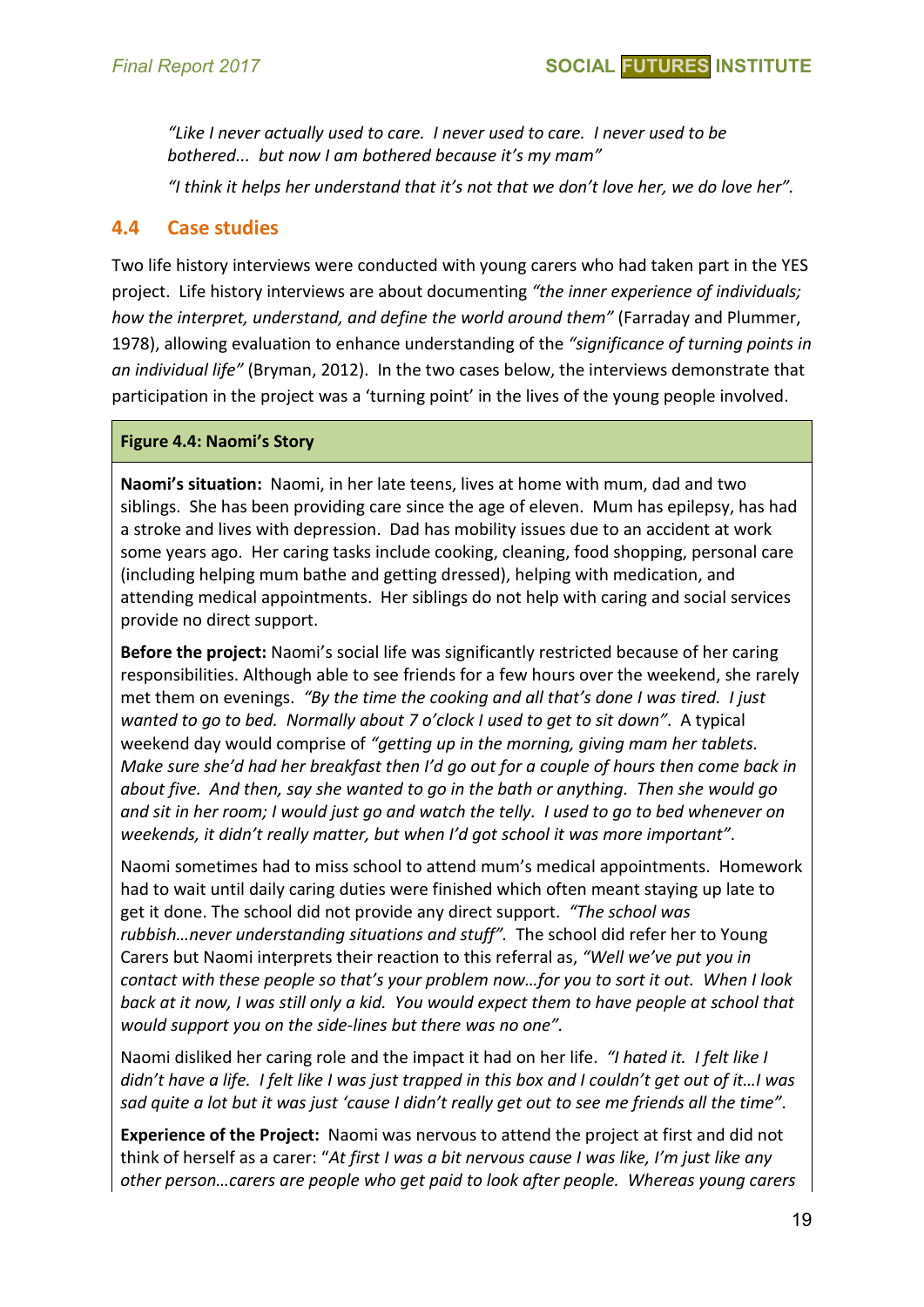*get nothing. They do it 'cause they love the person they are caring for… I just thought, 'well like, she's me mam, of course I'm gonna do it'".*

Naomi attended a residential team building course where she got to know other young carers, and took part in activities including canoeing, zip wires, and rock climbing; and took part in the creative aspect of the YES project, making a DVD to raise awareness among professionals of the issues facing young carers. Naomi also received one-on-one support from the project staff, including advice about practical and emotional issues. This support continues informally today.

Naomi found that the activities helped build her confidence. *"It was good cause that's how you can be confident around others and then show then what you've been going through so you can be more open with them…We were quite a close group so we could talk about anything. Like if we were having a problem we'd go speak to one of our friends, 'I'm having such a bad day, such and such has happened'. And they would be like, 'oh I know exactly how you feel'. Just, someone to motivate you and be like…you can get through it in the end".* The activities also offered welcome respite from caring. *"You do feel like you need a break. I loved it when we went away on residential. I thought…it's just nice to…its weight of my shoulders just for a couple of days. You know, even just going out of the house for a couple of hours is a break"*.

Naomi developed strong relationships with project staff. *"They're all lovely. They couldn't do enough for you. You've got a problem; you go and speak to them and they'll be there fighting your corner. It's the only way I can put it. They're dead supportive. They couldn't do anymore for you if they tried.* She cites the staff as the key ingredient of the project's success. She is very positive about the entire project, and thinks a reunion would be a great way to catch up with the other young carers she met. Her only suggested improvement was to have more regular residential opportunities

**Life after the project:** The main way that Naomi describes the project helping her is with confidence: "*I used to be a nervous wreck as a kid. But like now, I can't shut up - me mouth just goes and goes! Even with people that I don't know. Me first day of work, I wasn't even nervous, I was just talking to them as if I'd know them for years".*

Naomi still cares for her parents. *"I still do a lot of the cooking. I go shopping when I can for me mam and dad. Sometimes it's more like financial things like, gas and electric and just silly things like that, it's still my responsibility, medications still as well. But like me dad will do the day time medication".* However, she says that her attitude towards caring has changed due to the project and her current work as a Health Care Assistant. *"I feel more positive about it cause I'm good at what I do. I'm quite a caring person. In my group of friends, I get called the mother of the group, even though I'm the youngest out of them. It's just like, it's a natural thing. You do, when you grow up with it for so many years and then you work in the profession, it's just what you do"*.

Naomi is currently studying towards her NVQ level 3, and plans to undertake a nursing degree at Northumbria University. Being able to live at home to continue caring is an important factor in her decision to study locally.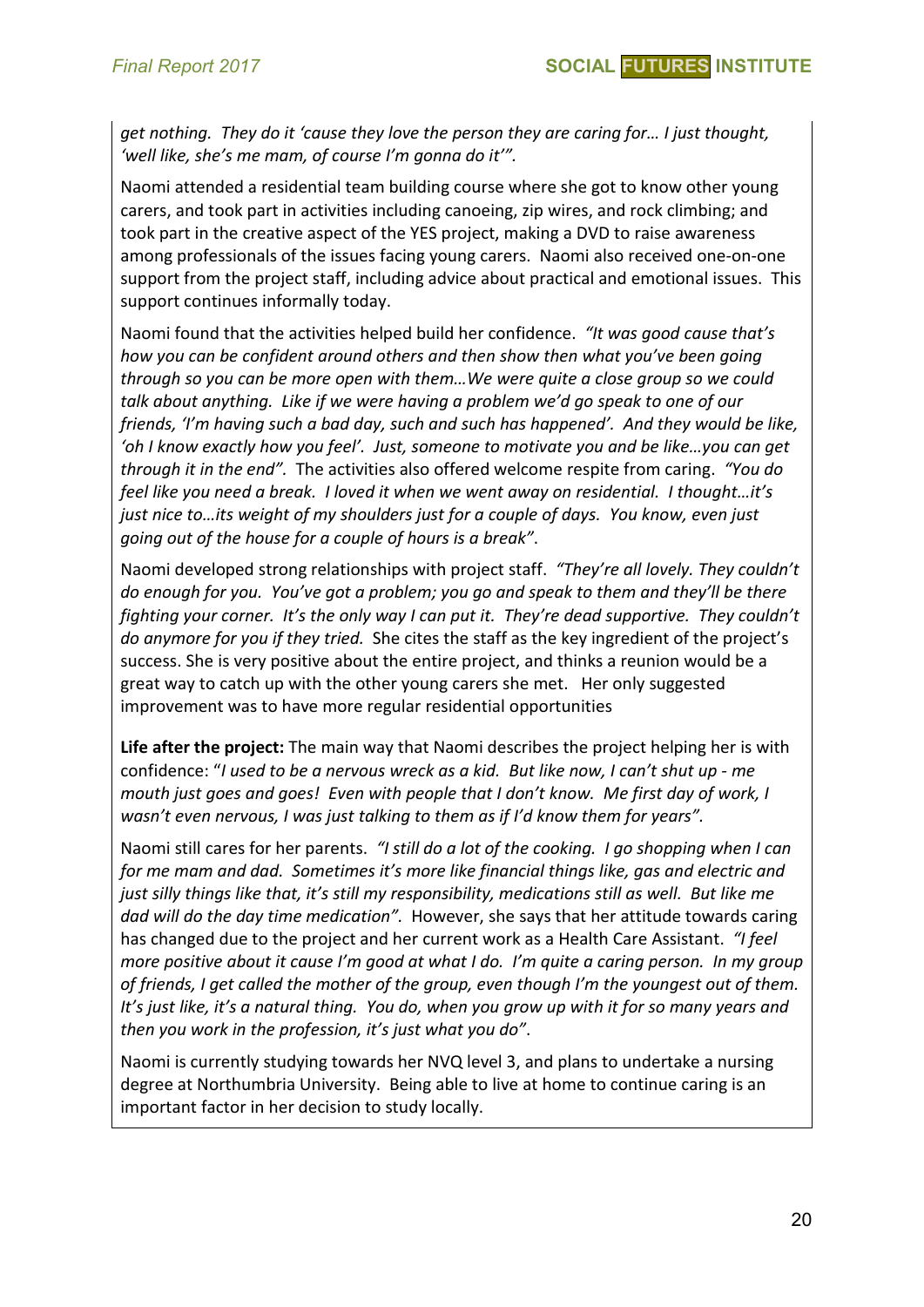#### **Figure 4.5: Paula's Story**

**Paula's situation:** Paula cares for her mum, who has mental health problems, and dad, who has physical problems affecting his mobility. Paula started caring for her dad at the age of twelve. There are 5 older siblings in the family, all of whom have moved out of the family home and none of whom provide support with caring. Paula's mum sometimes helps to look after dad but when her mental health deteriorates, Paula steps in. A typical caring day includes helping her parents in getting up, cooking family meals, assisting with personal care, cleaning the house and washing clothes. She also regularly provides company for both of her parents.

**Before the project**: Paula worried a lot about her dad dying. *"You expect him to get better and stuff when you're helping them, and they're getting worse and it's just why and… with my dad, I'd cry about it every night thinking 'Aw well, me dads gonna be gone soon. But I try not to think about it anymore"*.

Paula found that she couldn't talk to her friends about caring. *"I just wanted to talk to someone and I wanted them to talk back to us about it and not just say 'That's nothing, you're not getting on with your mam and dad…'. They weren't…even now I don't think the best friends I've got I can really talk too".* She also feels that a lack of money within the household impacts negatively on her social life. *"Either of them don't work because of stuff that's wrong with them, I can't really go out like normal kids"*.

Being a young carer impacted upon school attendance. *"At one point I was really, really depressed with different situations and they… my mam and dad struggled to be there. They didn't understand why I felt that way, and at one point the thought of getting out of bed was terrible and I just didn't want to get out".* Homework was also affected: *"When the teacher asked us to do something or 'why isn't your homework in?' I couldn't say 'oh well my dad fell over yesterday and I had to make sure he was alright'. I couldn't really say that. I didn't really like to be the type of person to give excuses anyways, because you get told they're excuses".*

Paula feels her school did not understand her caring role or offer meaningful support. *"I think I tried telling them when I was sort of in trouble… But I think they thought cause I was in trouble I was just kind of saying it to get out of trouble… I didn't really get that much support in school"*.

**Experience of the project**: Paula was referred to the project by a counsellor at CAMHS. She knew she needed some support but did not recognise herself as a young carer. *"I don't even think then I counted meself as a young carer until like, I started coming here and I was meeting more people and I was like 'Aw, I am…'. It helps to recognise it but, more than anything, it helps you deal with it"*.

Paula took part in a range of activities including trips to the cinema, a girl's well-being group, and various other social activities. She really enjoyed all of the activities and felt safe at all times. She particularly valued that young carers have a high level of input into what activities are planned and take place. She was also able to make new friends, something she highly values*. "Not only were you getting out the house, just being able to have fun, you were meeting new friends and you were with other people who understood. You could talk to them about it…I definitely made quite a few friends from young carers".*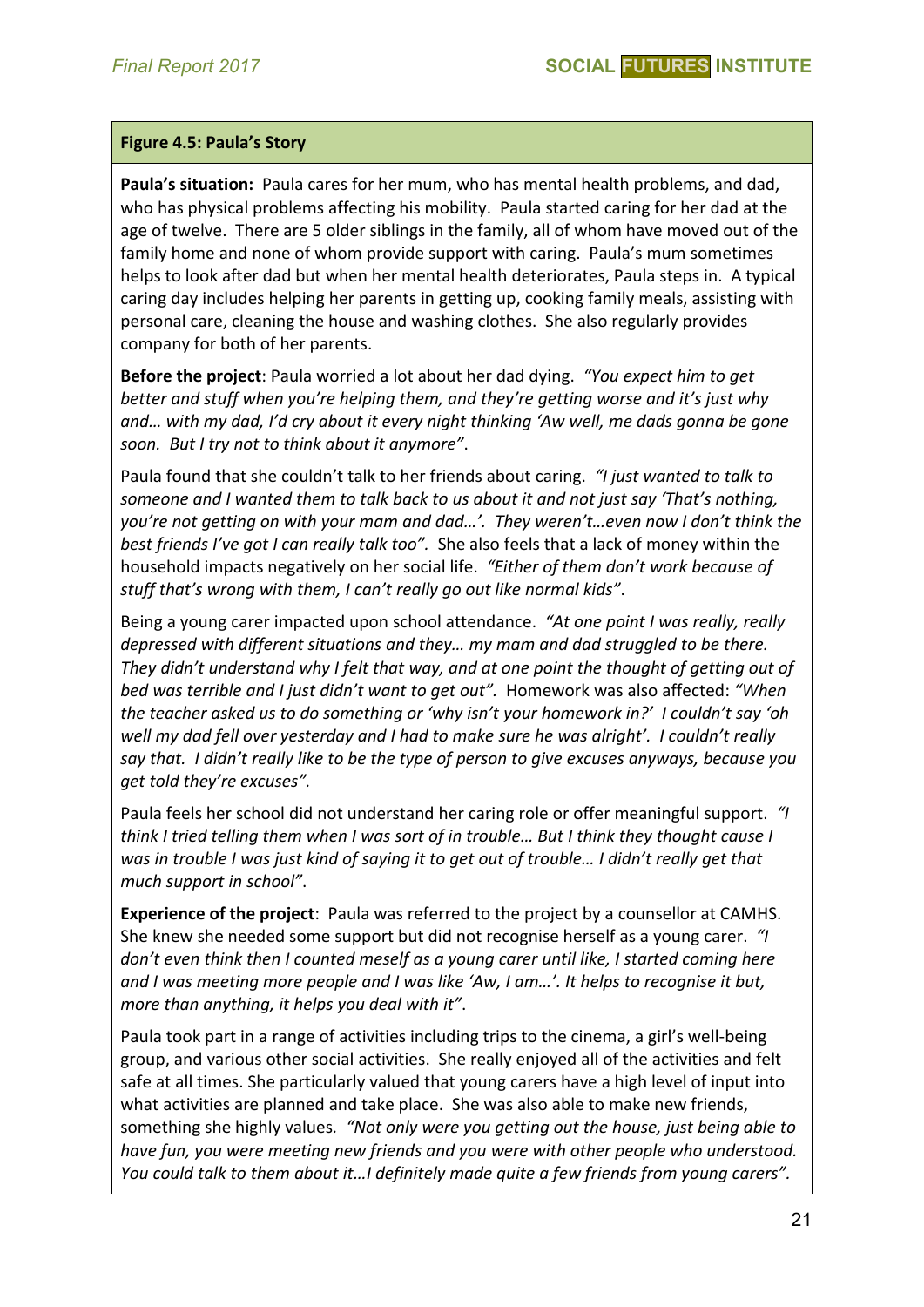Paula's describes her relationship with her one-to-one support worker as very important. *"The staff are lovely. My support worker that I've got…she's supported us so much, she's been amazing. I don't know what I would do if I didn't have her to talk to. Just to be able to have a break"*. In explaining what the worker does that helps so much, she says *"she just pushes us to do the best I can. If I'm ever doubting myself she makes sure I'm not. She just makes us feel a lot more confident with myself."*

**Life after the project**: Paula believes that being part of the project has helped her in many ways. *"It's taught us new skills and helped us in every possible direction. To be more patient. Be more understanding. Yeah, just everything in general"*. It has specifically helped her to develop conflict resolution skills which help at home and have improved her relationships with her parents.

When asked if her confidence has improved she comments that *"yeah definitely. It's probably a main aspect and it's been a massive improvement in day to day life…yeah. I don't feel silly talking to people any more… For a while I thought 'I don't want to talk to people 'cause it might look like I'm attention seeking'. But now it's different".*

Being part of the project has also facilitated Paula to take up new interests. *"Yeah I suppose it's made us like, to want to write more…Trying to get out of the house and even go swimming or something. Just doing something to…for a while I thought it meant like doing something to just pass the time so you weren't bored but now I realise it's just to get the most experience you can".* Support from staff has been crucial in raising Paula's aspirations: *"The more I got off my chest the more it motivated us to just go out there and be the best I could. It just really made us realise that these next few years are really important to get us where I want to be".*

Although the project gave Paula a break from caring, it has not been able to change the amount or type of caring that she is responsible for. *"I think I do a little bit more now because I like, learned to be more understanding and the whole situations a lot easier so I don't mind it".* 

Paula is currently studying NVQ level 3 in Health and Social Care, and is considering a career in mental health nursing. She also volunteers with the national citizen programme. In the long term, she plans to go to University although she believes her caring responsibilities may restrict where she can go. *"I just want to go to Northumbria* [now] *'cause for a while I wanted to go all the way up to Leeds. But I don't think I can do that."*

#### **4.5 Summary**

The available evidence suggests that YES has been successful in raising young carer's selfesteem and confidence levels, setting the scene for more positive futures. Whilst evidence that there had been reductions in the amount of care provided was equivocal, evidence that the care given had less negative impact was clear. Young carers who have been through the project and are making the transition to adulthood are not necessarily doing so on the same basis as other young people, but their own needs and aspirations are certainly in the frame. Moreover, the YES project seems to have been a critical turning point in facilitating this.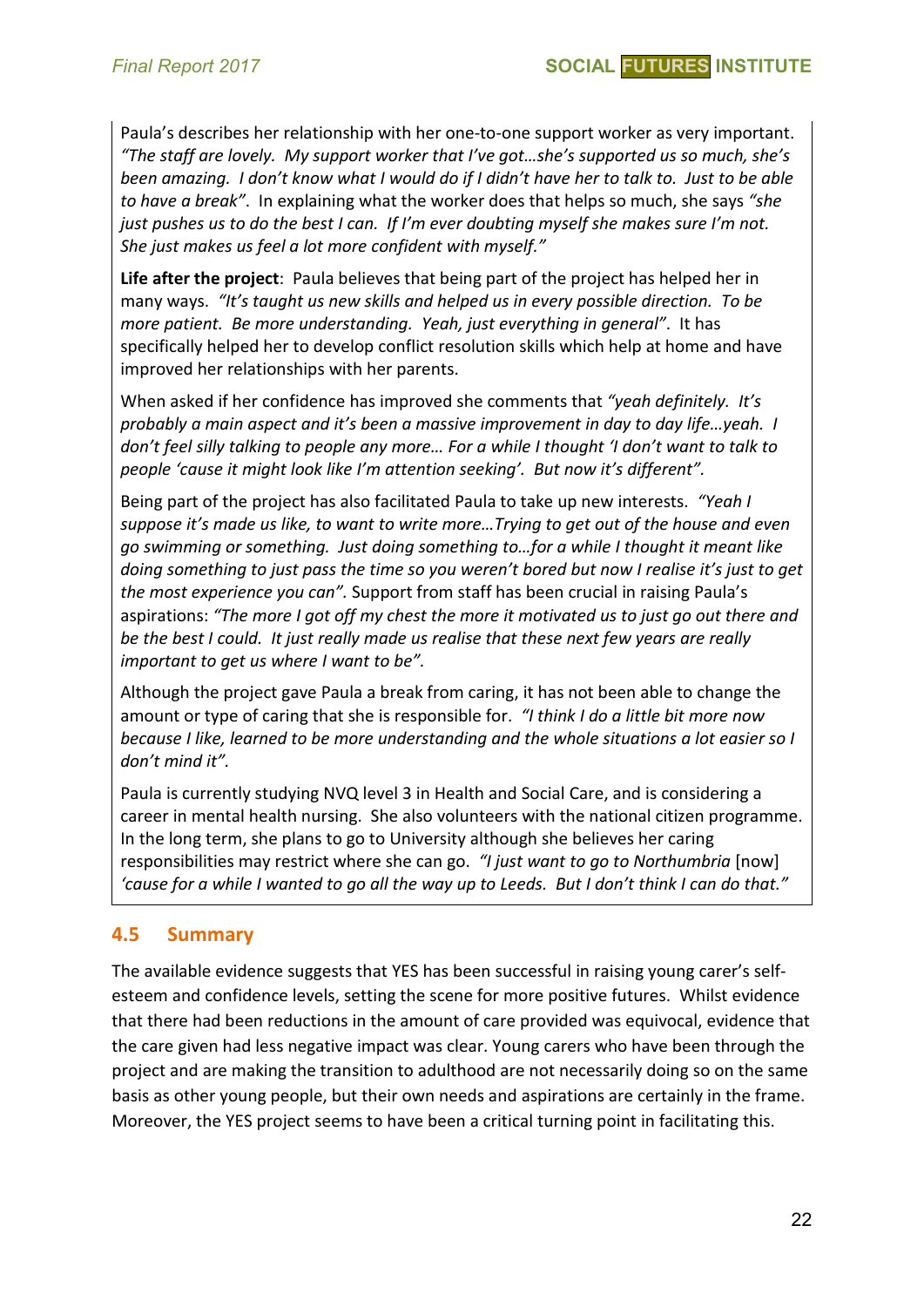# **5. Will impact be sustained?**

This section considers the questions surrounding sustainability. It is structured into 3 parts: individual journeys taken by young carers who participated in the project; awareness raised amongst others; and organisational change.

#### **5.1 Individual Journeys**

The data presented in previous sections presents a promising picture for those young carers who have been directly involved in the project. Overall, the evidence suggests that their engagement has been very successful in raising the confidence and self-esteem of young carers, standing them in good stead for future challenges. Sometimes this was about learning how to stand their ground and demanding recognition. For example, one parent of a younger child recounted:

*"Two weeks ago, she come in from school and she was like 'Mam, teacher tried to give us homework today but I told them that I can't do it cause I'm at Young Carers'.*  And I was like trying not to jump about. I was like 'thank you, well done'. [I said] *'Clever lass, no bother. That's brilliant that'".*

This greater confidence, together with newly acquired skills, was seen to have potential for long-term benefit beyond the young person's direct engagement. In the words of one young carer: *"It's a good opportunity. It's good to build life skills and stuff. You do learn a lot".* And for a parent: *"It's sort of like a building block if you like…But I think it definitely going to impact… benefit in the long run, for sure"*

The longevity of the impact is supported by the journeys presented in the case studies in Section 4, which demonstrated that individual impacts have been sustained beyond direct involvement with the project. Both former participants described a trajectory whereby the project had laid the foundations for them to move into work and training, and develop longer-term career plans.

The impact of the project was also evident in other accounts of post-project experience. For example:

[Through engagement with the YES project] *"I got nominated to be part of the media panel for the Carers' Trust. This is quite a long story* (laughs)*. I got invited to this 'time to be heard' event at Nottingham University and it was showcasing the first ever research on young adult carers 'cause there was literally nothing out there. That was three years ago now. That inspired me 'cause I'd just applied to Uni to go to my own university and see what was happening there. And then I found out there was nothing in place. So I asked can I do something and they gave me an equality rep role. So it's the first ever role for carers at the student union… It's very slow progress but its good*  (laughs)*… I guess I've grown up".*

Other examples – of young carers succeeding at college, of young carers doing well at work, of young carers simply enjoying life – were shared by staff, stakeholders and parents alike.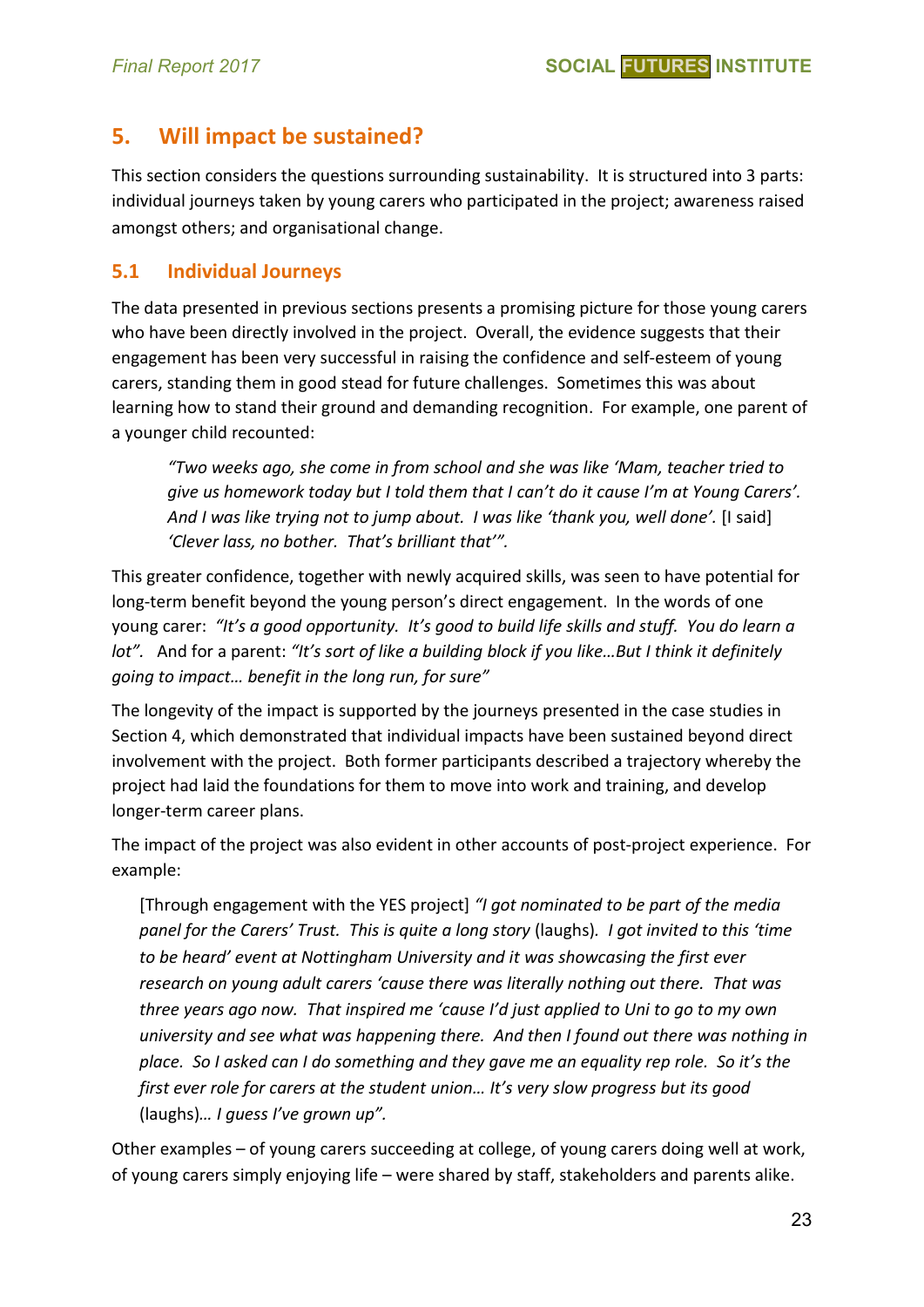#### **5.2 Greater Awareness**

A major aim of the project was to educate professionals in general, and teachers in particular, with regard to the role and needs of a young carer. It should also be noted that participation in producing materials to heighten other people's knowledge was itself an empowering experience. As one young carer put it:

*"We weren't only giving back but the time were spending away from our caring roles was making a difference elsewhere. That seems like a self-worth achievement to do that because the things you were going off to do were just an hour away. I'm just spending an hour away from home. I'm spending an hour away from home but I'm making a difference whilst having fun at the same time."*

Young people in the project confirmed that the project was an important tool for gaining recognition for 'young carers', something that was previously not forthcoming. The following comment was by no means atypical:

*"I think one of the most important parts of the YES project was to encourage others to speak up about what they do as a young carer and make other people realise what a young carer is within society. I think a lot of people don't know young carers exist."* 

Many of the YES cohorts involved creating some form of media, such as a DVD, animation, or play that was distributed/performed in schools to raise awareness, as well as being available publicly, via the web-site or YouTube. Whilst some of these were lauded as successful, in some cases the experience of trying to raise awareness led to disappointment:

*"I went to* [ a local college] *which we presented the play to... A few months later, one of the teachers decided* [to put] *power into our own hands and try and educate more people on who was a young carer… Initially we wanted to display to staff and students, but we only had the chance to do it to staff, which was…it was come and watch it if you like; you don't have to. Only handful of them actually turned up which defeated the entire point of doing a project"*

There was also some scepticism amongst the focus group participants about what would happen in schools once young carers who had been instrumental in positive change left:

*"I started it in school and then we all started coming together but I think now I've left, I don't think it's still carried on…"*

*"A fellow student of mine, she was a young carer, we asked if we could put a presentation together and display it to several years of students in the school. I think we presented it to tutors and then students. That got more recognition and people did realise 'This is a young carer, this is their role'… That's what we did, but after that everything just went quiet. There was a big fuss in the beginning and they were like, 'Aw, yeah we'll do this, we'll do that, we'll put up some more posters' but after that it just died out".*

To directly address whether the project has improved understanding and recognition of young carers, the research included a survey of professionals linked to health, education and social care. Fourteen responses were received and although disappointing in terms of absolute numbers, this encompassed a good range of organisations: schools and colleges;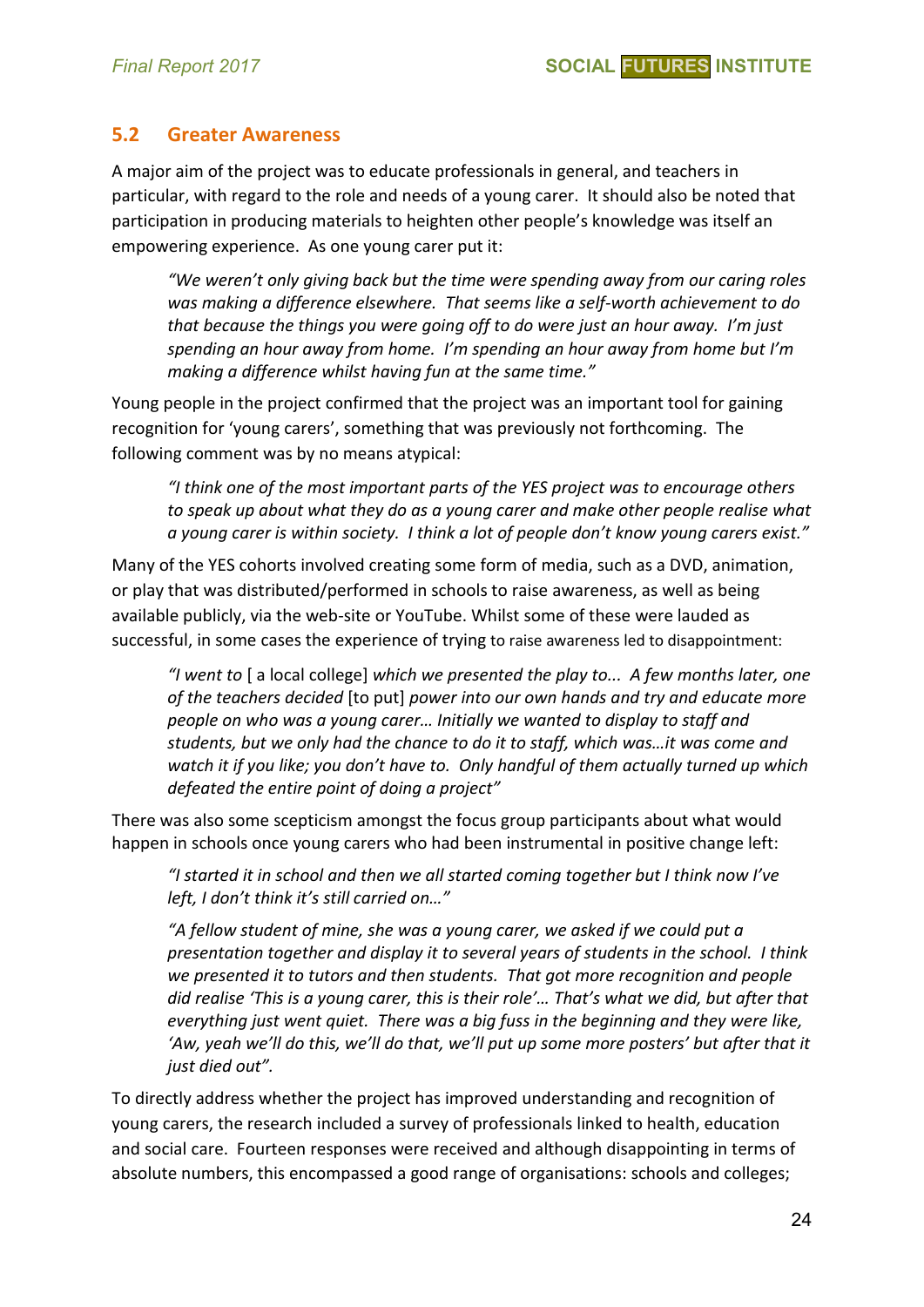health commissioners and providers; public health and local authority staff. Most respondents (12 of the 14) had had contact with North Tyneside Carers' Centre, and 5 reported direct engagement with the YES project.

Participants were asked whether they agreed or disagreed with a range of statements deigned to gauge perceptions of their own knowledge levels regarding young carers. Results (see Figure 5.2) show that respondents were generally comfortable with their personal understanding. Only one reported being 'neutral' with most strongly agreeing that they had a good level of insight.

| Figure 5.2: Background understanding about young carers                          |                             |                 |                |       |                          |  |  |
|----------------------------------------------------------------------------------|-----------------------------|-----------------|----------------|-------|--------------------------|--|--|
| I understand                                                                     | <b>Strongly</b><br>disagree | <b>Disagree</b> | <b>Neutral</b> | Agree | <b>Strongly</b><br>agree |  |  |
| Who young carers are, and what<br>responsibilities they may have at home         | 0                           | 0               |                |       | 11                       |  |  |
| What impact caring can have on a young<br>person's physical and emotional health | 0                           | 0               |                |       | 11                       |  |  |

This positive self-assessment of awareness was confirmed by responses to survey questions asking directly about the tasks young carers may undertake as part of their caring role, and the problems they might face; these were compared with current knowledge of the issues.

The Carers Trust (2015) identify common tasks undertaken by young carers as:

- Cooking, housework and shopping
- Physical care, such as helping someone out of bed
- Emotional support, such as talking to someone who is distressed
- Personal care, such as helping someone dress
- Managing the family budget and collecting prescriptions
- Helping to give medicine
- Helping someone communicate
- Looking after brothers and sisters

This list was reflected in the wide variety of young carers' tasks identified by respondents:

| Figure 5.3: Tasks identified by respondents and frequency of identification |    |                                                    |   |  |  |  |  |  |
|-----------------------------------------------------------------------------|----|----------------------------------------------------|---|--|--|--|--|--|
| Shopping                                                                    | 12 | Paying bills                                       |   |  |  |  |  |  |
| Personal care                                                               | 10 | <b>Emotional support</b>                           | b |  |  |  |  |  |
| Cooking                                                                     | 9  | Help with medication                               |   |  |  |  |  |  |
| Caring for siblings                                                         | 9  | Attending appointments/liaising with professionals | 4 |  |  |  |  |  |
| Cleaning                                                                    | 8  | Providing company                                  |   |  |  |  |  |  |

The Carers' Trust (2015) identify the following negative impacts:

- Caring can affect a young person's health, social life and self-confidence
- Young carers may struggle to juggle education and caring, causing pressure and stress
- Young carers may end up missing school and face problems completing homework
- Quite often young carers are not recognised as such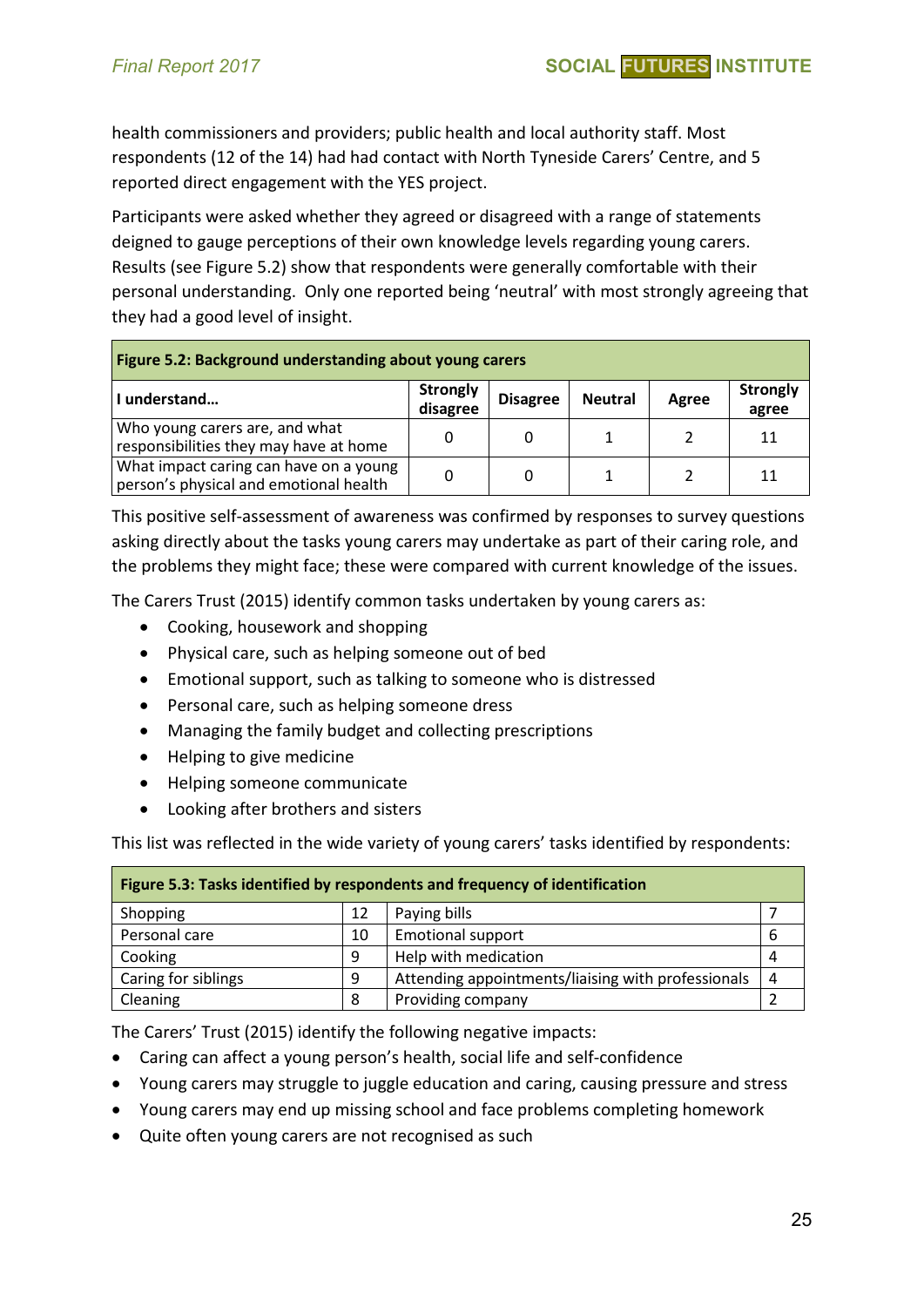These dimensions were amongst those recognised by survey respondents, with most identifying multiple problems (Figure 5.4).

| Figure 5.4: Problems and barriers identified by respondents and frequency of identification |   |                                             |  |  |  |  |  |
|---------------------------------------------------------------------------------------------|---|---------------------------------------------|--|--|--|--|--|
| Problems experienced by young carers<br>Factors creating a barrier to seeking help          |   |                                             |  |  |  |  |  |
| Engagement with education                                                                   | 8 | Lack of awareness amongst professionals     |  |  |  |  |  |
| Social isolation                                                                            | 8 | Loyalty to parents                          |  |  |  |  |  |
| Emotional impacts (anxiety; stress)                                                         | 6 | Lack of family understanding                |  |  |  |  |  |
| Low aspirations for the future                                                              | 2 | Not recognising themselves as a young carer |  |  |  |  |  |
| Low confidence and self-esteem                                                              | л |                                             |  |  |  |  |  |
| Sleep deprivation                                                                           | 4 |                                             |  |  |  |  |  |

However, the impact that caring can have upon a young person's confidence and selfesteem – something that came out strongly when talking to young carers - does not appear to be well-recognised, with just one respondent mentioning it as a major issue.

Asked if their understanding of young carers and their needs had increased in the last 3 years, 10 of the 14 respondents said that it had, of which 7 specifically mentioned links to North Tyneside's Young Carers' project. For example: *'Having closer links to NT Young Carers and the Yes project'* or *'I received excellent training from North Tyneside Young Carers and have throughout my subsequent work with young people'.* 

The survey of professionals also explored whether this greater awareness of young carers' lives and issues was accompanied by confidence in identifying them, knowing local pathways for support, and understanding their legal rights (Figure 5.5). These results were also positive, but marginally less so:

| Figure 5.5: Practical knowledge relating to young carers                    |                             |                 |                |       |                          |  |  |  |
|-----------------------------------------------------------------------------|-----------------------------|-----------------|----------------|-------|--------------------------|--|--|--|
| l know                                                                      | <b>Strongly</b><br>disagree | <b>Disagree</b> | <b>Neutral</b> | Agree | <b>Strongly</b><br>agree |  |  |  |
| how to take a proactive approach in<br>identifying young carers             |                             |                 |                |       | 6                        |  |  |  |
| how to refer/signpost young carers to<br>other resources available locally. |                             |                 |                | 3     |                          |  |  |  |
| young carers' rights under the law                                          |                             |                 |                |       |                          |  |  |  |

Although staff interviews revealed the positive and productive relationships that had been made with many professionals, there was also concern that some continued to lack understanding, and were unaware of young carers' rights under the law.

# **5.3 Organisational Change**

The impact of the awareness raising activity in schools suggested positive progress with some caveats. Young carers spoke of teachers who now recognised the need for extra support. and highlighted that in some schools, counselling services have been offered to young carers and extra help including homework clubs, have been set up. There was however, some scepticism about the long-term impacts within schools once the young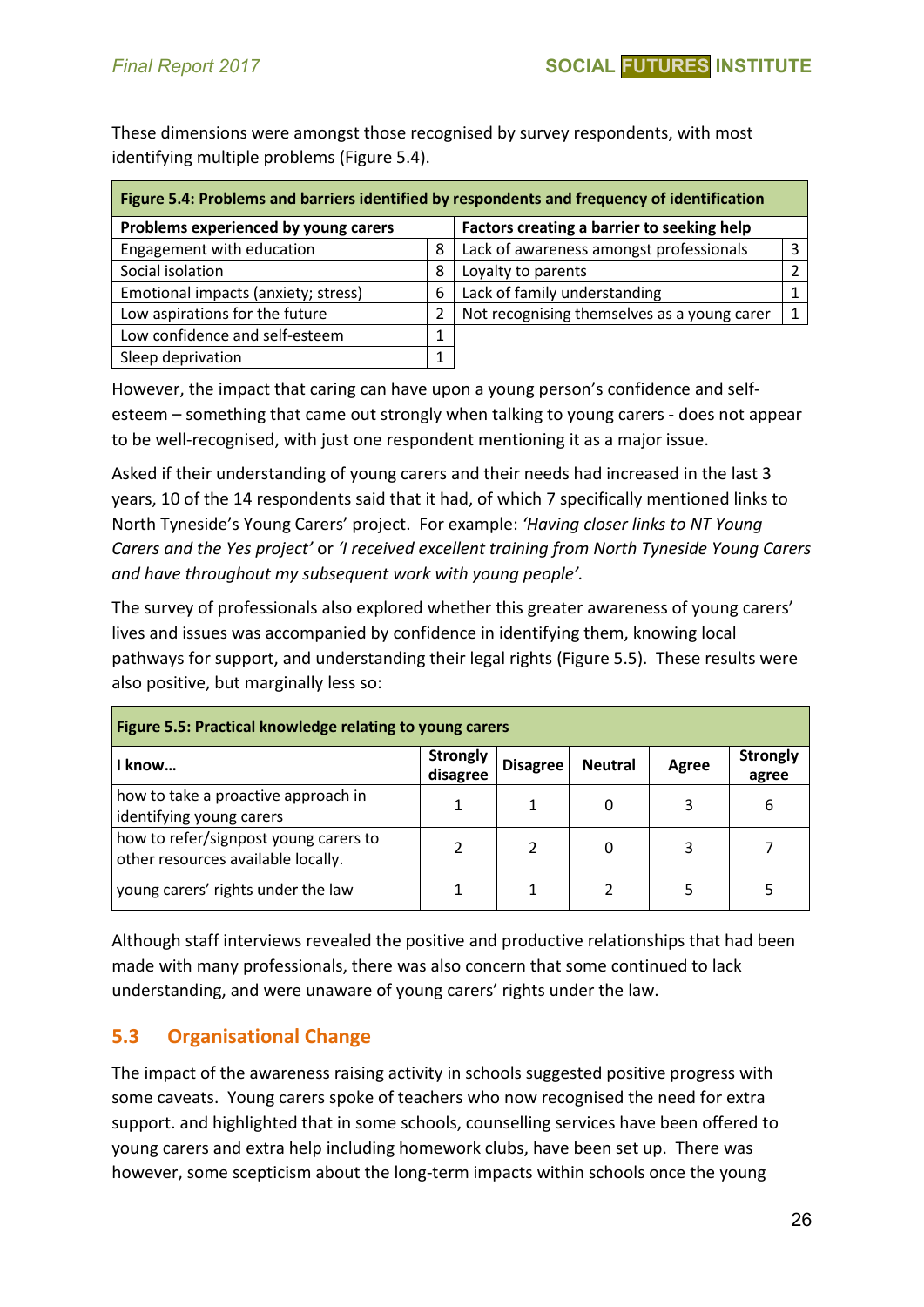carers, who were instrumental in positive change, had left, as illustrated by some of the quotes in the previous sub-section.

Positive experiences to be recounted included:

*"They* [the[teachers] *became more aware…I took it in to school and showed the counsellor and then showed one of my learning mentors. Once she saw that, she kind of realised that it wasn't just me as a young carer, there was more young carers in the school. So she organised a group where we try and meet up once or twice every half term. And that, just to see how things are and from being three of us we now have twelve… they've made loads of improvements".*

*"Yeah its changed loads…once I took my DVD in they kind of realised their going to have to do something about it. In a way, they can't just…cause…it was a case of like if there was something wrong you'd go and speak to a teacher and like…see if you can extend a homework deadline or something. Now, you've got an actual place where you can do your homework if you can't do it in school. The teachers, depending on who the teacher is and subject, you get like a bit extended. They pull you aside and you feel like open and comfortable; you can talk to them a lot more".*

Survey respondents were also asked for their perceptions of whether, and how well, knowledge about young carers and their needs was put in to practice within their organisations. Again, this elicited a mostly positive response (Figure ??).

| Figure 5.6: Perceptions of organisational responses to young carers                |                             |                 |                |       |                          |  |  |
|------------------------------------------------------------------------------------|-----------------------------|-----------------|----------------|-------|--------------------------|--|--|
| I know                                                                             | <b>Strongly</b><br>disagree | <b>Disagree</b> | <b>Neutral</b> | Agree | <b>Strongly</b><br>agree |  |  |
| how support from my organisation can<br>improve the outcomes of a young carer      | 0                           |                 |                |       | 9                        |  |  |
| the roles/responsibilities of colleagues in<br>identifying/supporting young carers |                             | 0               |                | 4     | 8                        |  |  |
| how the needs of young carers can be<br>addressed within my organisation           |                             |                 |                |       |                          |  |  |

Giving an overall assessment of their organisations' performance, 9 of the 14 respondents rated it as 'good' and 3 as 'very good'. The most commonly cited elements in relation to what their organisation did well were 'providing a dedicated member of staff' and 'identifying young carers'. When asked to identify what would help improve the support available organisationally, the most common suggestions were increased in-house funding for activities for young carers, and further training to raise awareness of the services available to them.

The stakeholders interviewed confirmed the ongoing impact within their organisations of the projects' input. One interviewee, whose school had invited YES in to deliver a wholeschool programme of assemblies with all year groups and staff, and CDP (continuing professional development) days with the pastoral and senior leadership teams, highlighted the resultant progress. Recognition of young carers had notably increased (from 11 to 30, which was 'still the tip of the iceberg') and the school now had a young carers' group that met half-termly, with an accompanying social fund, giving them acknowledgement and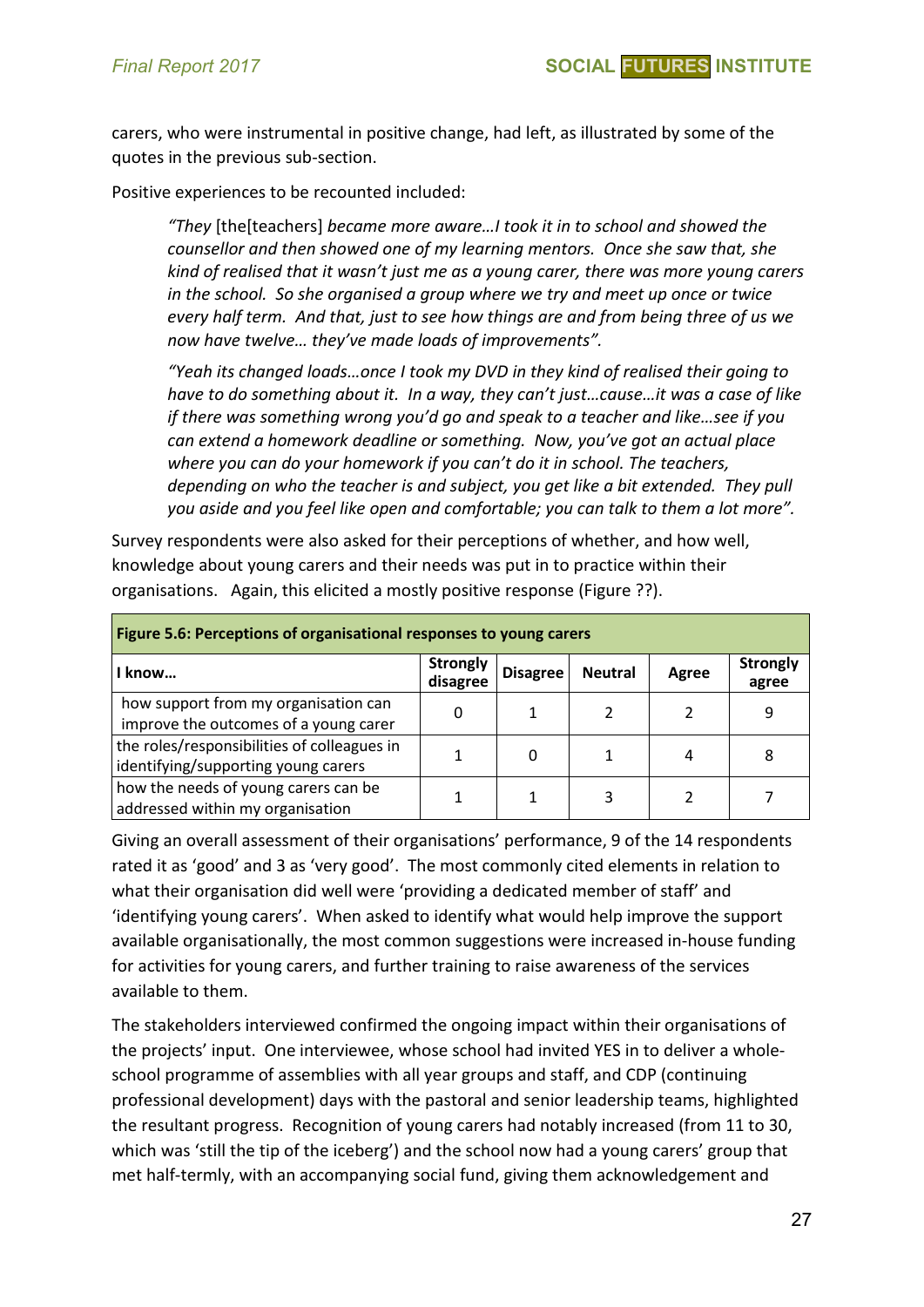enabling them to do things together, and dedicated advocates amongst the senior team and governors. Future plans included heightening awareness of the significance and emotional impact of sibling care, something that it was felt continued to be under-recognised. Although this work was ongoing within the school, there was concern about the impact of any reduction in support from the YES project, seen to be a crucial partner and ally.

Finally, staff also cited examples of organisational change, but with some caveats about how far awareness had been embedded beyond 'key partner' schools.

#### **5.4 Summary**

For the young carers directly involved in the project, there is every indication that they will benefit from their engagement in the longer term. Raised self-esteem and confidence provides for bigger possibilities and higher aspirations; greater understanding of their role provides for factoring these wider horizons into plans for the future. Similarly, where professionals have come into direct contact with the project, awareness and understanding appear to have been raised.

The degree to which organisations have embedded the needs of young carers into their core practice is less certain, although this does seem to be a journey that some schools have embarked on. However, wider awareness and understanding amongst professionals outside of the education sector, and embeddedness in organisations who have not been directly involved, is questionable. This suggests that more might be needed to reach a wider range of services in any further activity.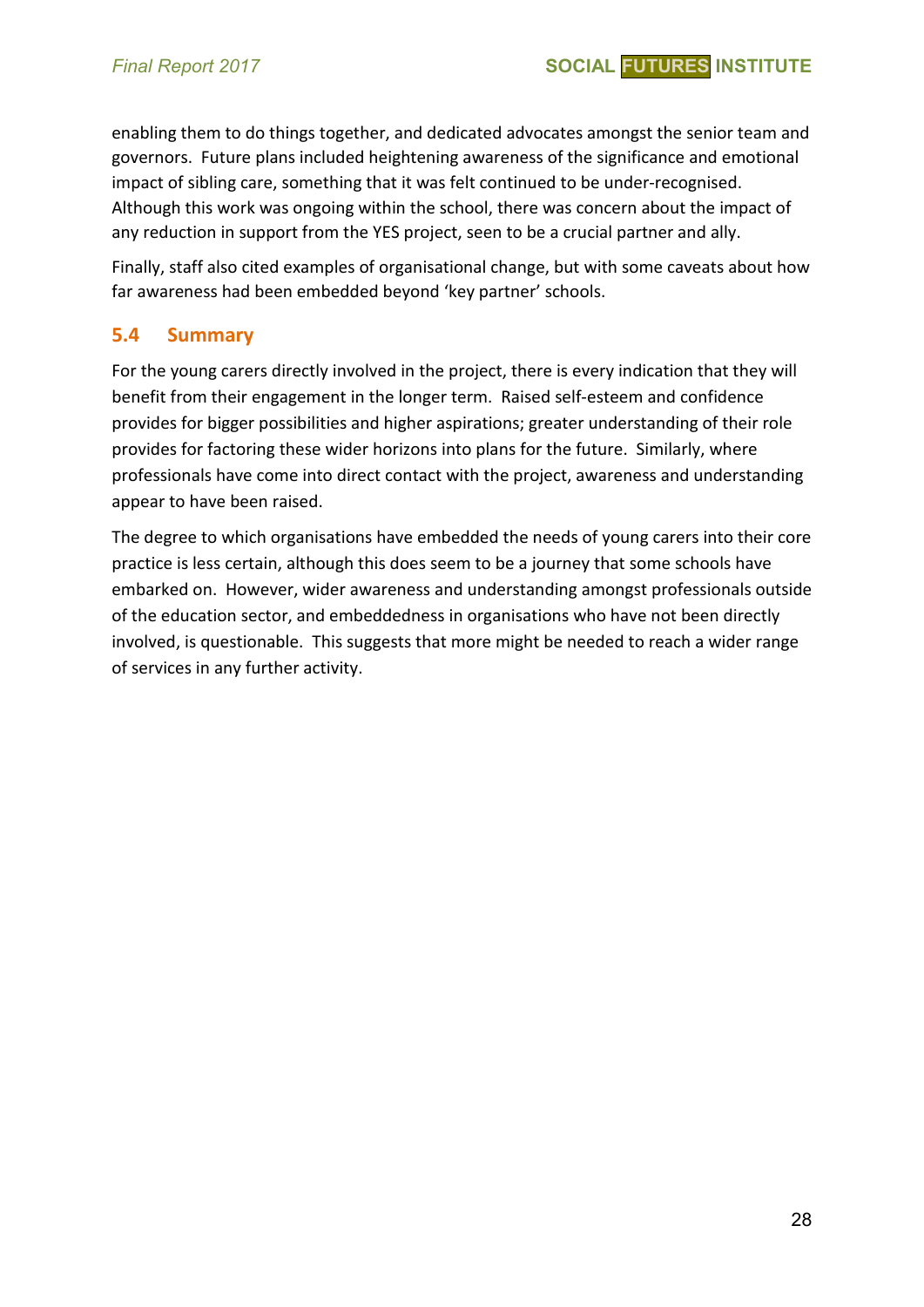# **6. Conclusions**

In relation to the key questions addressed by the evaluation, overall assessment is summarised in Figure 6.1:

|                                                              | <b>Figure 6.1: Assessment of Key Questions</b>                                                                                                                                                                                                                                                                                                                                                                                                                                                 |  |  |  |  |  |  |  |
|--------------------------------------------------------------|------------------------------------------------------------------------------------------------------------------------------------------------------------------------------------------------------------------------------------------------------------------------------------------------------------------------------------------------------------------------------------------------------------------------------------------------------------------------------------------------|--|--|--|--|--|--|--|
| <b>Key Question</b>                                          | <b>Summary Response</b>                                                                                                                                                                                                                                                                                                                                                                                                                                                                        |  |  |  |  |  |  |  |
| How much did the<br>project do?                              | Performance of the project in terms of numbers and 'throughput' is<br>lower than initial targets, largely because of the complexity of young<br>carers' circumstances. Nevertheless, the project has reached over<br>300 young carers, providing one-to-one support to 230, and engaging<br>84 in group activities. The project also leaves a legacy in the form of<br>the bank of resources developed to raise awareness about the<br>challenges facing young carers.                         |  |  |  |  |  |  |  |
| What are young<br>people's<br>experiences of the<br>project? | The evidence suggests a highly affirmative response to this question.<br>Young carers had enjoyed activities and had highly valued the<br>opportunity to take a break from caring. They had also made new<br>friends and been able to access peer and project staff support.<br>Moreover, young carers felt they had meaningful input, and believed<br>their views were respected. Relationships with project staff were<br>particularly highly valued - by young people and by their parents. |  |  |  |  |  |  |  |
| Are young carers                                             | This question is divided into categories, reflecting the anticipated                                                                                                                                                                                                                                                                                                                                                                                                                           |  |  |  |  |  |  |  |
| better off?                                                  | outcomes of the project.                                                                                                                                                                                                                                                                                                                                                                                                                                                                       |  |  |  |  |  |  |  |
| Young carers have                                            | Young carers strongly agreed that the project provided an important                                                                                                                                                                                                                                                                                                                                                                                                                            |  |  |  |  |  |  |  |
| access to more                                               | break from caring. Having the opportunity to meet other young                                                                                                                                                                                                                                                                                                                                                                                                                                  |  |  |  |  |  |  |  |
| social time, taking a                                        | carers, share experiences of caring, and develop friendships was                                                                                                                                                                                                                                                                                                                                                                                                                               |  |  |  |  |  |  |  |
| break and meeting                                            | highly valued. The greater understanding gained also led to young                                                                                                                                                                                                                                                                                                                                                                                                                              |  |  |  |  |  |  |  |
| others in similar                                            | people both viewing and experiencing their caring role less                                                                                                                                                                                                                                                                                                                                                                                                                                    |  |  |  |  |  |  |  |
| circumstances.                                               | negatively.                                                                                                                                                                                                                                                                                                                                                                                                                                                                                    |  |  |  |  |  |  |  |
| Young carers are                                             | Young carers felt they had meaningful input, and believed their views                                                                                                                                                                                                                                                                                                                                                                                                                          |  |  |  |  |  |  |  |
| heard, with wider                                            | were respected. Progress has been made in improving the                                                                                                                                                                                                                                                                                                                                                                                                                                        |  |  |  |  |  |  |  |
| understanding and                                            | understanding of issues and recognition from professionals, mainly                                                                                                                                                                                                                                                                                                                                                                                                                             |  |  |  |  |  |  |  |
| recognition by                                               | school staff. However, it is arguably advisable to extend this                                                                                                                                                                                                                                                                                                                                                                                                                                 |  |  |  |  |  |  |  |
| professionals they                                           | awareness to other agencies, notably those concerned with social                                                                                                                                                                                                                                                                                                                                                                                                                               |  |  |  |  |  |  |  |
| have contact with.                                           | services and health, and perhaps especially adult service provision.                                                                                                                                                                                                                                                                                                                                                                                                                           |  |  |  |  |  |  |  |
| Young carers feel                                            | Young carers involved in the project generally felt well supported in                                                                                                                                                                                                                                                                                                                                                                                                                          |  |  |  |  |  |  |  |
| supported and                                                | their caring roles through meeting other young carers, participating                                                                                                                                                                                                                                                                                                                                                                                                                           |  |  |  |  |  |  |  |
| know where to seek                                           | in group activities, and taking part in one-to-one provision.                                                                                                                                                                                                                                                                                                                                                                                                                                  |  |  |  |  |  |  |  |
| information/advice                                           | Arrangements for multi-agency working were in place, and project                                                                                                                                                                                                                                                                                                                                                                                                                               |  |  |  |  |  |  |  |
| when needed.                                                 | staff were well-connected to these.                                                                                                                                                                                                                                                                                                                                                                                                                                                            |  |  |  |  |  |  |  |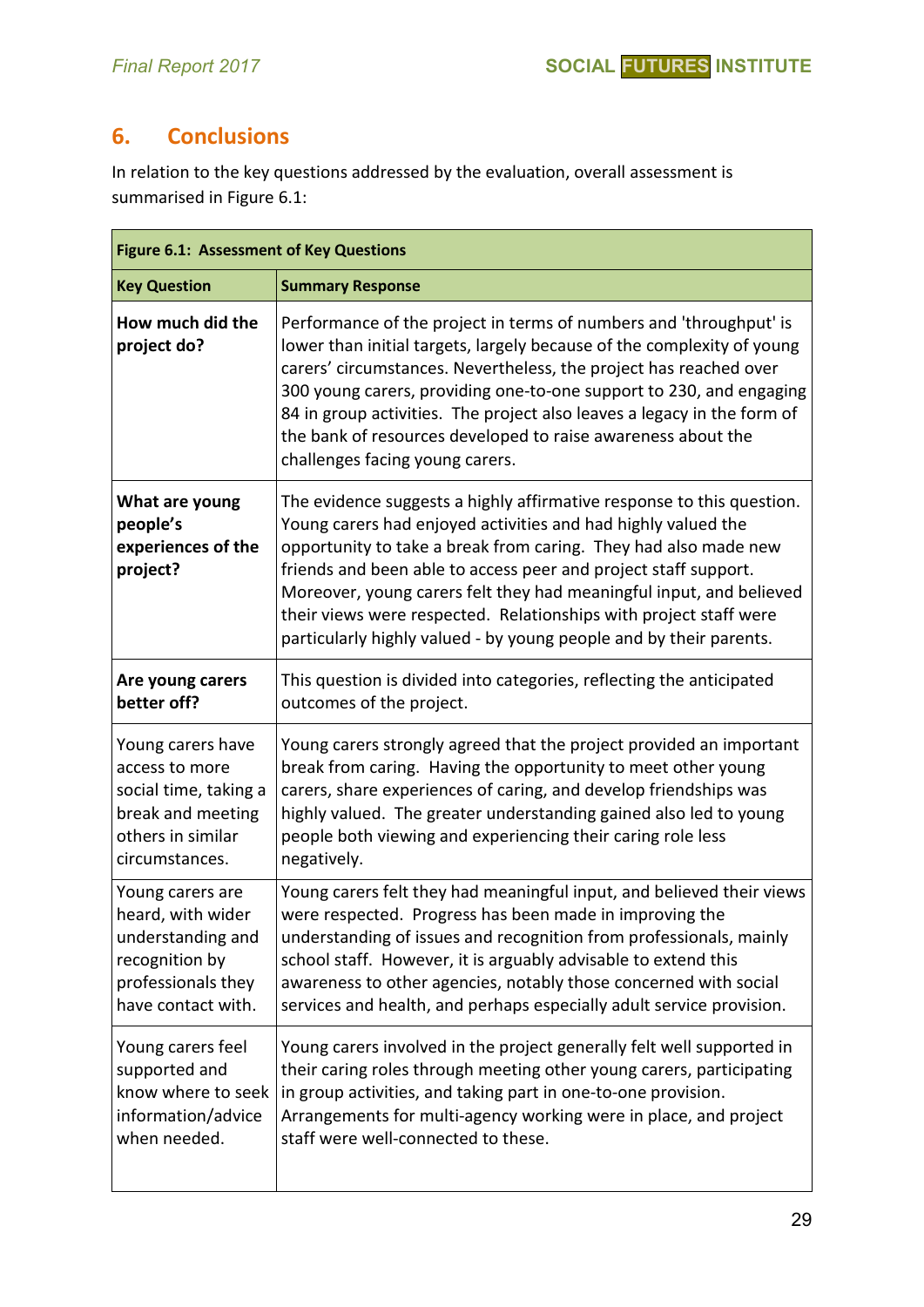| Young carers'                  | Evidence suggests that confidence and self-esteem rose markedly                                                                                                                                                                                                                                                                                                                             |
|--------------------------------|---------------------------------------------------------------------------------------------------------------------------------------------------------------------------------------------------------------------------------------------------------------------------------------------------------------------------------------------------------------------------------------------|
| greater confidence             | across young carers who have taken part in the project. Young carers                                                                                                                                                                                                                                                                                                                        |
| and self-esteem                | reported this as the main outcome to arose from participation and                                                                                                                                                                                                                                                                                                                           |
| allows for informed            | indicated that being more confident would improve their lives going                                                                                                                                                                                                                                                                                                                         |
| decisions about the            | forward. Parents, staff and stakeholders confirmed this position,                                                                                                                                                                                                                                                                                                                           |
| future.                        | citing relevant examples.                                                                                                                                                                                                                                                                                                                                                                   |
| The amount of care             | There is less evidence of the project being able to facilitate notable                                                                                                                                                                                                                                                                                                                      |
| undertaken by                  | reductions in levels of care provided. This is not surprising, given that                                                                                                                                                                                                                                                                                                                   |
| young carers taking            | the project's limited capacity to alter home circumstances. However,                                                                                                                                                                                                                                                                                                                        |
| part in the project            | evidence points to young people making the transition to adulthood                                                                                                                                                                                                                                                                                                                          |
| will reduce.                   | being able to factor in their own ambitions, alongside any caring role.                                                                                                                                                                                                                                                                                                                     |
| Will progress be<br>sustained? | The greater confidence and self-esteem that young people acquire<br>sets them up for more promising futures, and the knowledge that<br>professionals gain equips them to identify and address the issues<br>young carers face. The degree to which organisations have<br>embedded the needs of young carers into their core practice is less<br>certain, especially in non-school settings. |

The evaluation concludes that the YES project is highly regarded by the people who engage with it, be they young carers, parents or professionals; and that it achieves good outcomes for those directly involved, with every indication that these will continue. The project thus has a degree of sustainability, although the extent to which insights and practices have been embedded in local organisational cultures and practices is more questionable.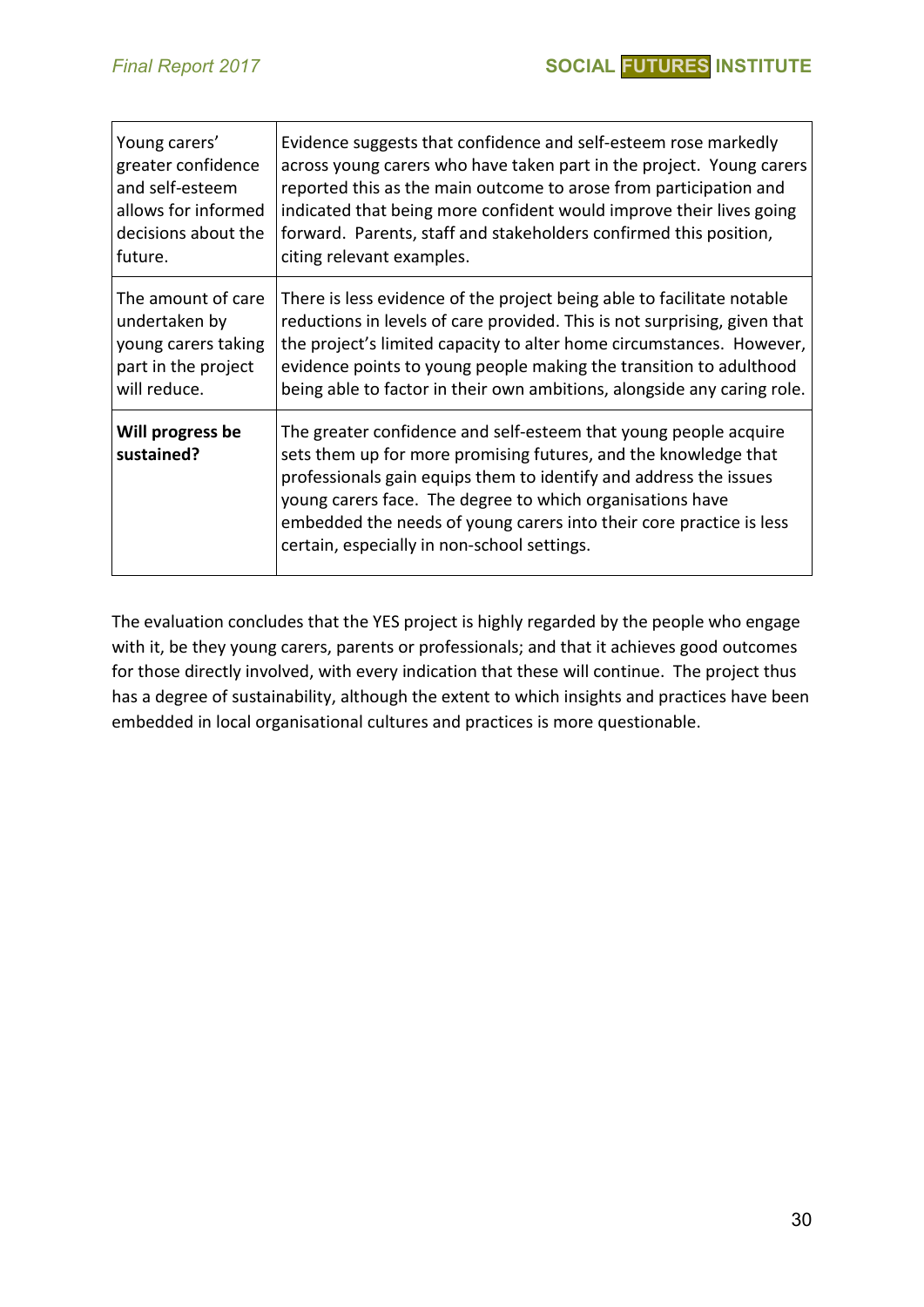# **7. References**

**Aldridge, J., Clay, D., Connors, C., Day, N. and Gkiza, M. (2016)** *The lives of young carers in England: Qualitative report to DfE,* Department for Education

**Bryman, A. (2008)** *Social Research Methods* [3rd edition], Oxford, Oxford University Press **Carers Trust (2015)** *About Young Carers*. Available at: [http://carers.org/about-us-about](http://carers.org/about-us-about-young-carers)[young-carers](http://carers.org/about-us-about-young-carers) (Accessed 28 February 2017)

**Dearden, C. and Becker, S. (2004)** *Young Carers in the UK: The 2004 Report*, London: Carers UK and The Children's Society

**Faraday, A. and Plummer, K. (1979)** 'Doing Life Histories', *Sociological Review*, 27, pp773-98 **Hounsell, D. (2013)** *Hidden from view: The experiences of young carers in England*, London: The Children's Society

**Joseph, S., Becker, F. and Becker, S. (2009)** *Manual for Measures of Caring Activities and Outcomes for Young People [2nd Edition]*, Carers Trust and Young Carers International Research and Evaluation

**North Tyneside Carers' Centre (2016)** *YES Project End of Year 4 Report to Big Lottery*

**North Tyneside Carers' Centre and North Tyneside YMCA. (2011)** *Young Carers Exceptional Stories (YES) Project – Business Plan 2012-2017*